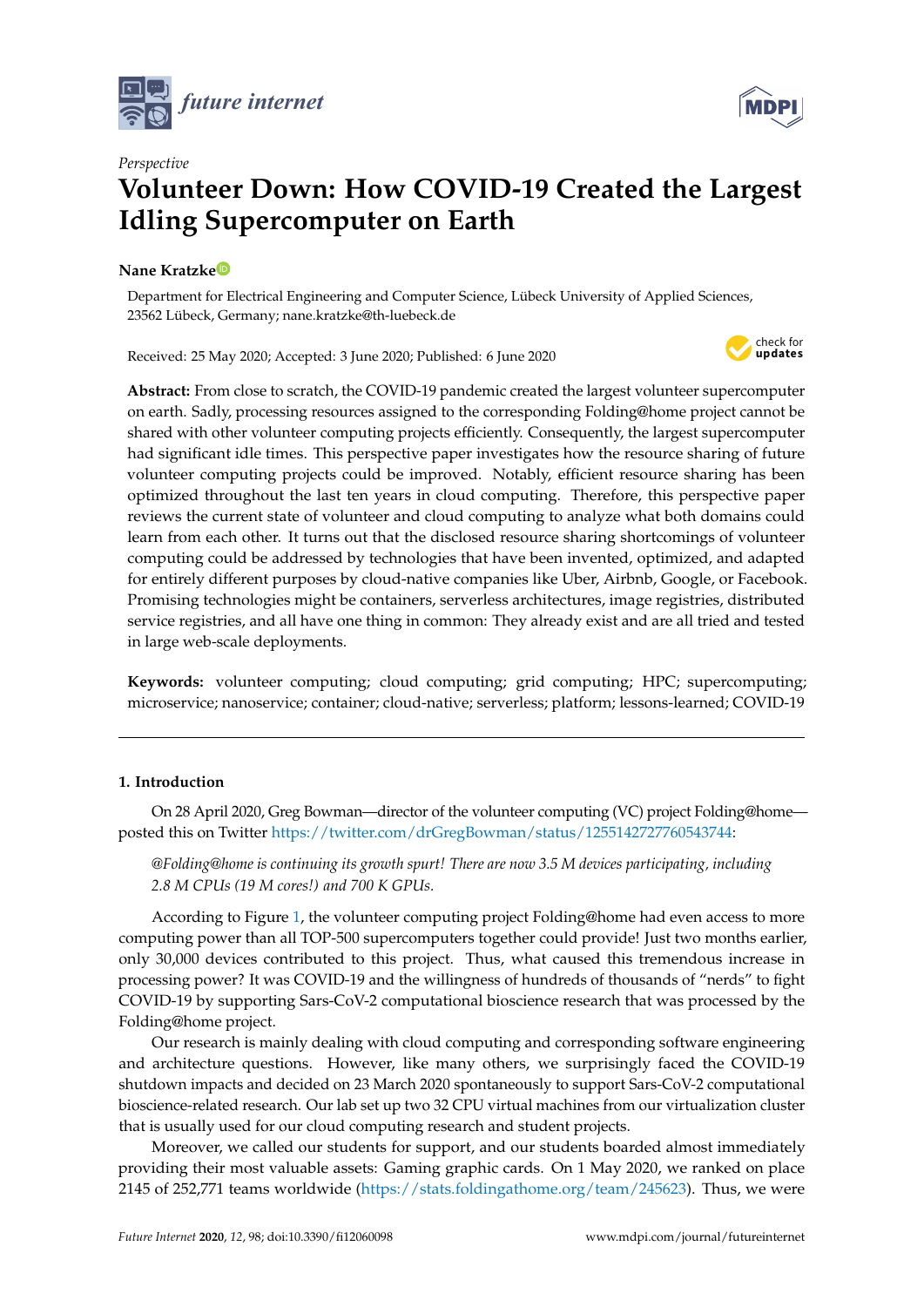<span id="page-1-0"></span>suddenly among the top 1% of contributors as a very modest-sized University of Applied Sciences! Even the local newspaper reported about this. Furthermore, it is essential to mention that such kind of teams not only grew up in Lübeck, but this also happened all over the world. In total, the biggest supercomputer on earth emerged somehow by accident.



**Figure 1.** Processing speed posted by Folding@home project, 13 April 2020, [https://twitter.com/](https://twitter.com/foldingathome/status/1249778379634675712) [foldingathome/status/1249778379634675712.](https://twitter.com/foldingathome/status/1249778379634675712)

We were impressed by our students and by these numbers. Nevertheless, we also looked at the usage statistics of our provided machines gathered by our virtualization cluster. However, these data were so-so (see Figure [2\)](#page-1-1). Our machines, although being configured to run at full power, had only usage rates between 40% or 50%. In other words, we had assigned two machines, but, on average, only one was used. At the end of March, this was even more severe. In that phase, many teams and individual contributors boarded and the Folding@home network grew massively. However, the effect was that our machines ran at ridiculous low usage rates. We first checked whether we had misconfigured the machines, but our machines were operating correctly. The processing pipelines were empty, and the master nodes needed hardware upgrades to handle all these new processing nodes. The control plane of the Folding@home project could not scale-out fast enough. In cloud computing, we would say that Folding@home was not elastic enough. It took all of April to make full use of the provided volunteer resources (see Figure [2\)](#page-1-1).

<span id="page-1-1"></span>

**Figure 2.** Example usage data of two virtual machines provided to the Folding@home project (compiled from our own data); red area: overload of master nodes, white area: recovering phase, green area: normal operation.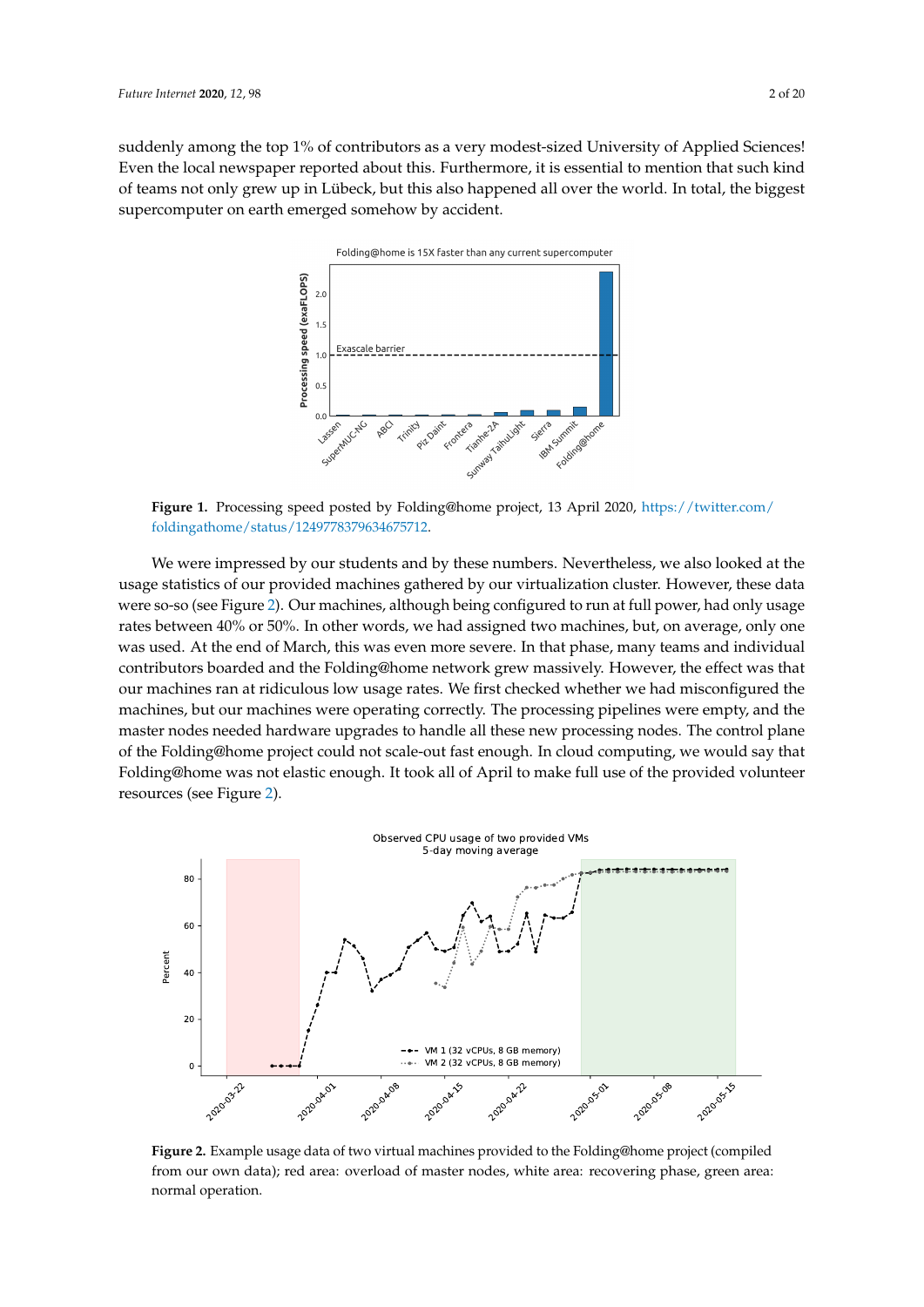One obvious question arises here. Would it not be better in such a situation to use the amount of contributed nodes for other VC projects? If we cannot fight COVID-19, we might contribute to mathematical research, climate research, cancer research, or any other computationally intensive kind of research. The most of contributors will contribute their resources regardless of the specific aim of a VC project. Sadly, the reader will see throughout this paper that VC is not well prepared for shifting processing resources across projects that can lead to such undesirable usage scenarios shown in Figure [2.](#page-1-1)

Therefore, this paper deals with the question of how to improve the resource sharing of future VC projects. We have done some similar transfer research for another domain and asked what could be shifted auspiciously from the cloud computing domain to the simulation domain [\[1\]](#page-15-0). Because we derived some stupendous insights for the simulation domain, we will follow a quite similar methodology here (see Figure [3\)](#page-2-0).

<span id="page-2-0"></span>

**Figure 3.** Research methodology.

The main contribution of this paper is to provide and explain engineering ideas and principles taken from the cloud computing domain that have been successfully invented, optimized, and successfully implemented by so-called cloud-native companies like Netflix, Uber, Airbnb, and many more. COVID-19 demonstrated that VC has some shortcomings regarding elasticity and efficient use of shared resources. Precisely, these two points have been optimized throughout the last ten years in cloud computing [\[2\]](#page-15-1). Cloud-native companies invented a lot of technology to make efficient use of shared resources elastically [\[3\]](#page-15-2). These companies were forced to invent these resource optimization technologies because it turned out that cloud computing can be costly if used inefficiently.

Thus, this paper strives to transfer some of these lessons learned [\[4\]](#page-15-3) from the cloud computing domain to the VC domain that might be beneficial. Consequently, VC could be better prepared for flexible sharing of processing resources across different VC projects. VC could share more and not claim donated resources.

We start by reviewing the current state of VC in Section [2](#page-2-1) doing the same for the cloud computing domain in Section [3.](#page-6-0) Section [4](#page-9-0) will analyze what both domains could learn from each other and will derive some requirements and promising architectural opportunities for future VC projects. Section [5](#page-13-0) will present the corresponding related work from the cloud and VC domain to provide interesting follow-up readings for the reader. We will conclude about our insights in Section [6](#page-14-0) and forecast more standardized deployment units and more integrated but decentralized control-planes for VC.

#### <span id="page-2-1"></span>**2. Review on Volunteer Computing**

Over the past 20 years, VC projects have contributed to hundreds of scientific research publications on a wide range of topics including climate change, clean energy, astrophysics, cancer research, malaria, earthquakes, mathematics, and the search for extraterrestrial intelligence. This research has been made possible by hundreds of thousands of people donating the unused processing power of their desktops, laptops, and even smartphones to researchers. Figure [4](#page-3-0) shows the number and research disciplines of papers that are related to one of the most popular VC platforms (BOINC). It has been compiled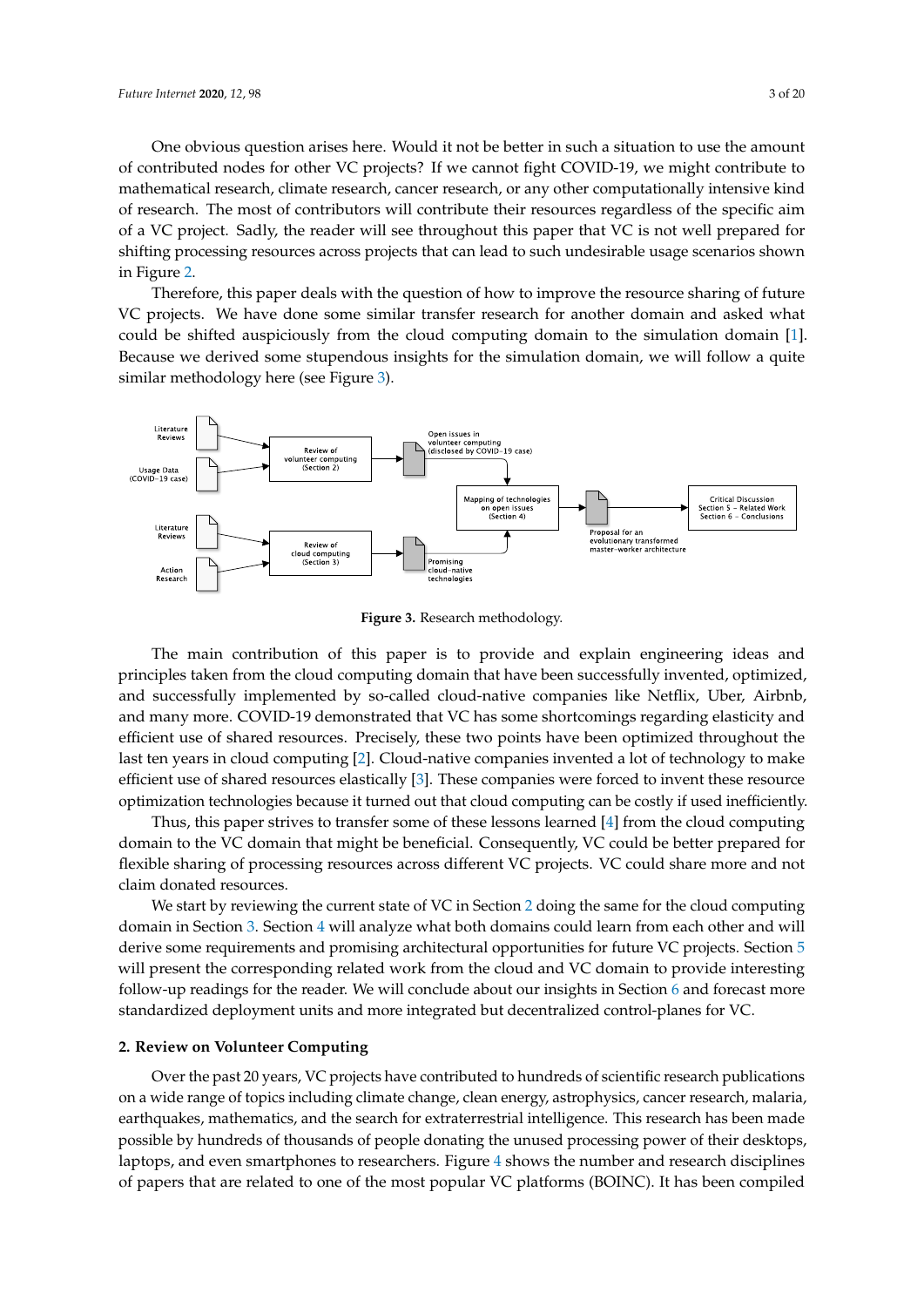from a systematic review of VC projects [\[5\]](#page-15-4) and the official list of publications by BOINC projects [\[6\]](#page-15-5). This chart might be not representative, but it gives a good impression on the kind of questions VC is used for.

<span id="page-3-0"></span>

**Figure 4.** Categories and research disciplines of VC projects, data taken from [\[5\]](#page-15-4).

## *2.1. Categories of Volunteer Computing*

Figure [5](#page-4-0) shows the publishing years of announcing VC solution proposal papers grouped by their major categories. We see that grid approaches affected VC, especially in the very beginning. However, since 2009, cloud as well as mobile approaches gained more and more influence on the community. The majority of VC systems are geared towards embarrassingly parallel tasks that need no or little communication (Bag of Tasks). According to [\[5\]](#page-15-4), we classify such VC systems based on the computational environments that they are deployed in.

- **Volunteer Grid Computing** makes use of the aggregated computing resources of volunteer devices. *"Volunteer grids are one way of fulfilling the original goal of Grid Computing, where anyone can donate computing resources to the grid so that users can use it for their computational needs. Contrary to the traditional grid infrastructure, which needs a dedicated infrastructure to run on, volunteer grid runs on scavenging computing resources from desktop computers for computationally intensive applications."* [\[5\]](#page-15-4) These kinds of systems form the majority of all VC approaches (see Figure [4\)](#page-3-0).
- **Volunteer Cloud Computing** provides volunteer clouds as opportunistic cloud systems that run over donated quotas of resources of volunteer computers. Volunteer cloud systems come in different shapes, such as desktop clouds, peer-to-peer clouds, social clouds, volunteer storage cloud, and more [\[5\]](#page-15-4). The approach mimics the Cloud Computing service models (IaaS, PaaS, SaaS) without relying on centralized data centers that are operated by hyperscaling service providers like Amazon Web Services, Google, or Microsoft. These clouds are multipurpose and usually have no specific mission like volunteer grid computing projects that are focused on a specific research discipline or even a specific research question.
- **Mobile Volunteer Computing** makes use of advances in low-power consuming processors of portable computers such as tablets and smartphones that can handle computationally intensive applications. According to [\[5\]](#page-15-4), nearly 50% of the worldwide population use smartphones and tablets—more than conventional Laptop and PCs. The increasing computing power, fast-growing number, and their power-efficient design make mobile devices interesting for distributed computing [\[7\]](#page-16-0). Consequently, many traditional VC systems are extended to include such devices. For example, BOINC provides an Android-based client [\(https://boinc.berkeley.](https://boinc.berkeley.edu/wiki/Android_FAQ) [edu/wiki/Android\\_FAQ\)](https://boinc.berkeley.edu/wiki/Android_FAQ).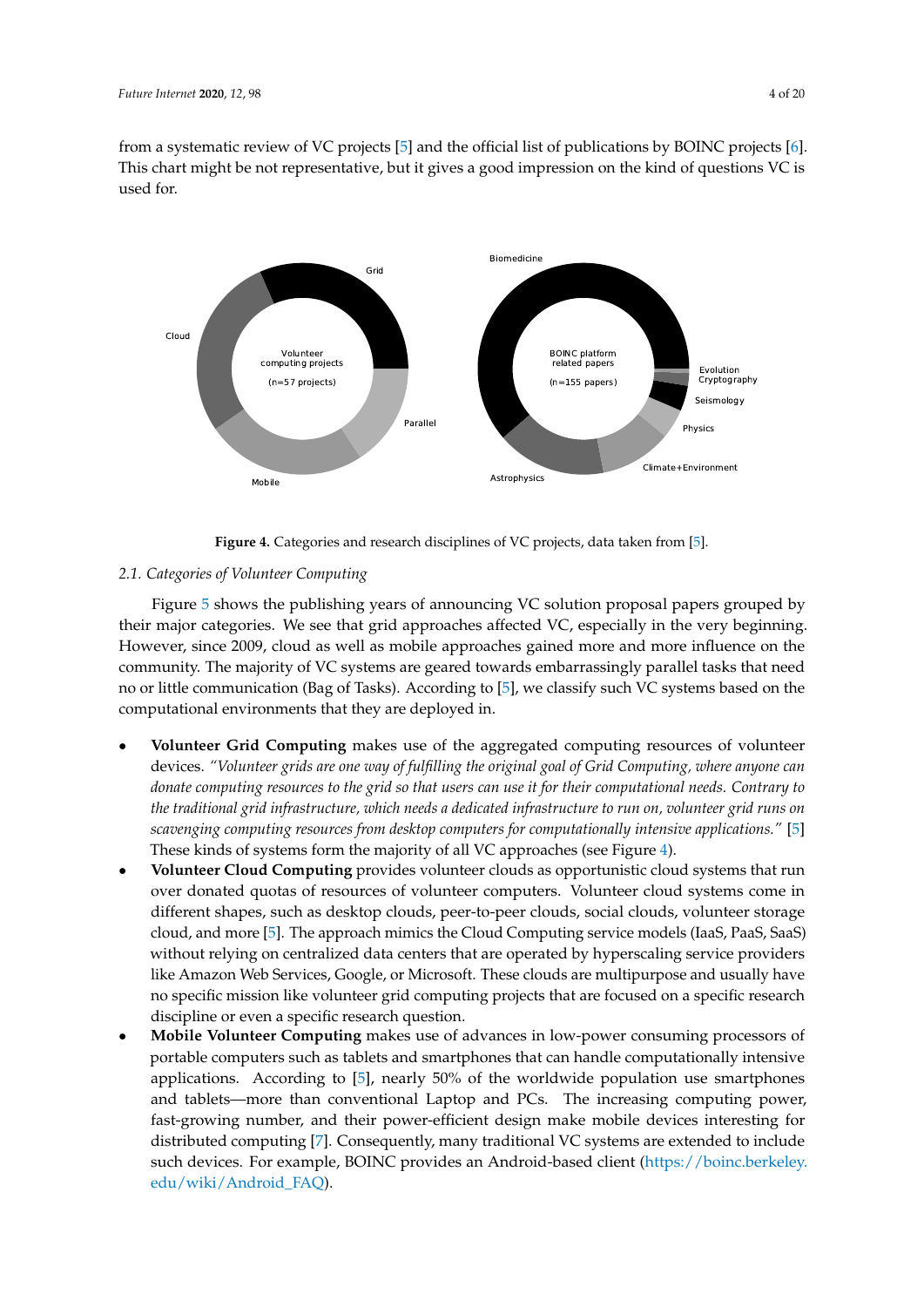• Most VC systems support embarrassingly parallel tasks that need no or little communication among the tasks [\[5\]](#page-15-4). However, **parallel VC** addresses use cases that need massive communication among the tasks, based on MPI, MapReduce, or other platforms.

<span id="page-4-0"></span>

**Figure 5.** Publishing of VC solution proposals (project papers), data taken from [\[5\]](#page-15-4).

Table [1](#page-4-1) lists all projects and corresponding follow-up references for the information of the reader. We do not claim that this list is complete. This paper focuses mainly on Volunteer Grid Computing. However, it considers other VC computational environments if this seems appropriate.

<span id="page-4-1"></span>

| Category                     | Platforms and References (Ordered by Publication Date)                                                                                                                                                                                                             |
|------------------------------|--------------------------------------------------------------------------------------------------------------------------------------------------------------------------------------------------------------------------------------------------------------------|
| Volunteer grid computing     | Condor [8], XtremWeb [9], SETI@home [10], Entropia [11], Farsite [12],<br>BOINC [13], CCOF [14], Kosha [15], OurGrid [16], Alchemi [17], FreeLoader [18],<br>LHC@home [19], Aneka [20], Cohesion [21], EDGeS [22], BitDew [23],<br>unaGrid [24], ATLAS@home [25]   |
| Volunteer cloud computing    | Storage@home [26], Cloud@home [27], Seattle [28], C3 [29], P3R3.O.KOM [30],<br>STACEE [31], UnaCloud [32], Personal Cloud [33], P2PCS [34], SoCVC [35],<br>Fatman [36], AdHoc Cloud [37], SASCloud [38], DIaaS [39], Nebula [40],<br>cuCloud [41]                  |
| Volunteer mobile computing   | Mobiscope $[42]$ , AnonySense $[43]$ , Micro-blog $[44]$ , LiveCompare $[45]$ ,<br>Bubblesensing [46], PRISM [47], CrowdLab [48], CWC [49], Serendipity [50],<br>Mobile Device Clouds [51], CellCloud [52], GEMCloud [53], FemtoCloud [54],<br>AirShower@home [55] |
| Volunteer parallel computing | VolpexPyMPI [56], MOON [57], BOINC-MR [58], MPIWS [48], ADAPT [59],<br>GiGi-MR [60], freeCycles [61], Adoop [62], CloudFinder [63]                                                                                                                                 |

**Table 1.** Overview of some VC projects of recent years, data taken from [\[5\]](#page-15-4).

## <span id="page-4-2"></span>*2.2. Reference Model of Volunteer Computing*

According to [\[5](#page-15-4)[,64\]](#page-19-2), VC follows mostly a master–worker parallel computing model as shown in Figure [6a](#page-5-0). In this model, the master decomposes massive tasks into small chunks and distributes these small chunks among workers. The master can be itself composed of distributed nodes, but it is a centralized concept for the overall architecture. Workers perform the required computation and send results back. The master then verifies data results and aggregates them to compute final results. The client nodes are inherently claimed by the master and used exclusively for a specific VC project. By principle, it would be possible to install different VC client software on clients to contribute to various VC projects. However, this is conceptually not considered and might end in problems. For example, it is not clear whether and how different VC projects would be prioritized.

Middleware (see Figure [6b](#page-5-0)) handles all operations of a VC system. These operations compromise splitting tasks into small chunks, scheduling these chunks and aggregating the chunk results, and protecting privacy and security of VC computing devices [\[64\]](#page-19-2). However, it is also essential to process truthfully. Thus, claimed applications and claimed work done by the middleware of a project should be transparently stated. This truthfulness includes addressing questions like possible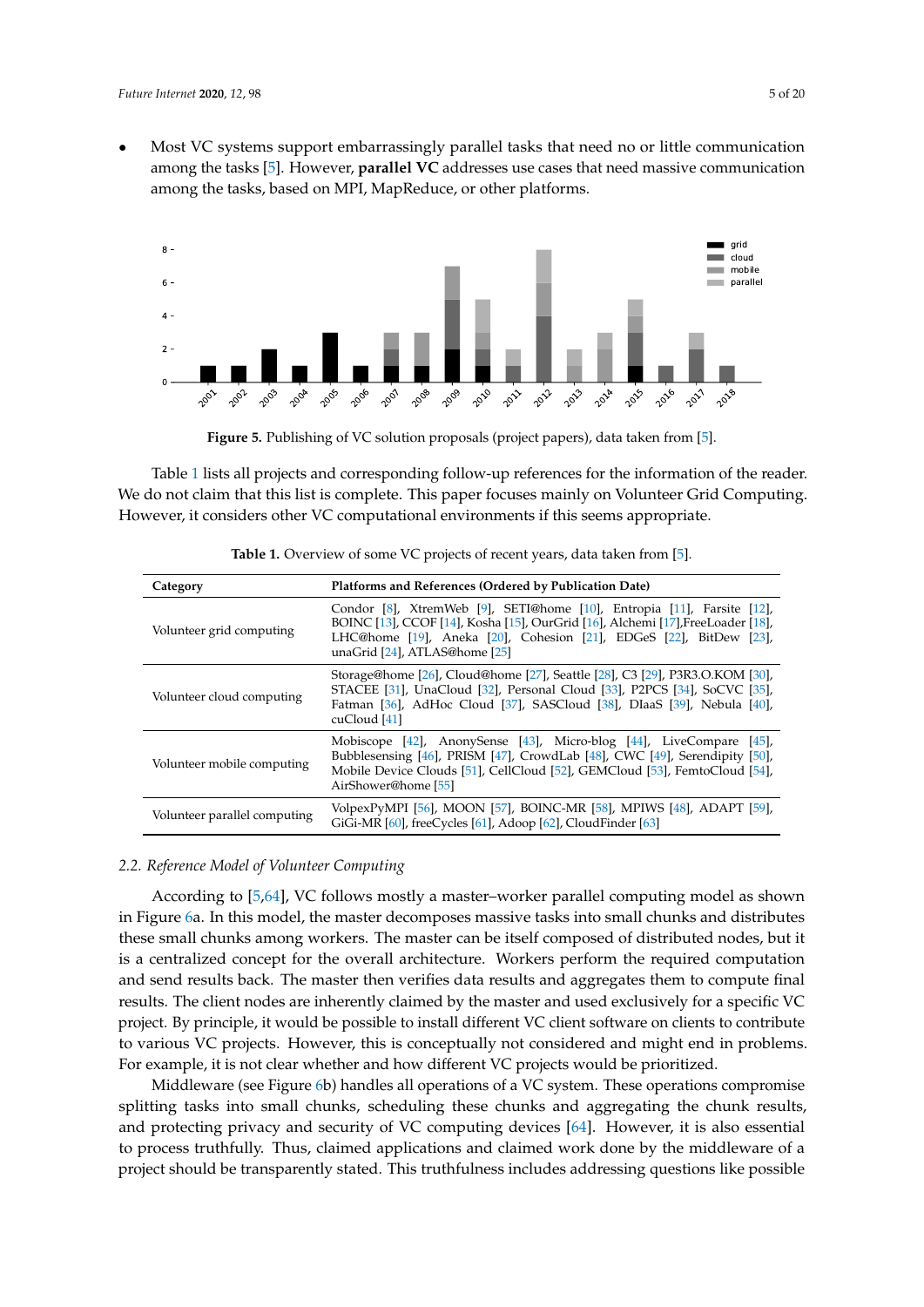economic exploitation, expected results, the surrender of intellectual property, and similar aspects [\[64\]](#page-19-2). For example, a VC project should not claim to research about cancer but do crypto-mining instead.

<span id="page-5-0"></span>

**(a)** Exclusive use of volunteer workers **(b)** Master worker architecture

**Figure 6.** Common master worker model used by many VC projects.

Most VC projects rely on a controllable and exclusive environment to achieve this trust technically. They provide the master nodes, and worker nodes attach to these master nodes exclusively. The trust is expressed by installing the VC client software necessary to act as a worker for a specific VC project. Consequently, the worker is bound to one particular project, and it is not handed over to another VC project even if the overall workload would suggest this. Even if different VC projects share the same middleware, this work is not frictionless. Consequently, VC projects that share no common middleware are isolated (see Figure [6a](#page-5-0)).

## <span id="page-5-1"></span>*2.3. Open Problems in Volunteer Computing*

The COVID-19 case (Folding@home), recent reviews [\[5,](#page-15-4)[64\]](#page-19-2), and the critical discussion of the current state of VC turned up the following (not necessarily complete) shortcomings of current VC platforms.

- **Heterogeneity [\[64\]](#page-19-2):** Different VC devices have different power, memory and processing capabilities, as well as different communication interfaces, making it hard to classify, design, and assign device optimized work units.
- **Result verification [\[64\]](#page-19-2):** Volunteers perform their required computation and send data results back to the master. The master then verifies data results and discards inadequate or erroneous results. In this way, massive computation (several hours or even days are not unlikely) is wasted as result verification is done at the end of processing. Intermediate result verification mechanisms or smaller chunks could minimize this waste.
- **Project exclusiveness:** Currently, for most VC platforms, projects are organizations (usually academic research groups) that need computational power. Each project runs on project-dedicated master servers. On the one hand, this enables trust, but hinders sharing of devices across different projects. This exclusiveness can result in situations that the Folding@home project faced in March and April 2020 due to the massive COVID-19 scale-out. In this situation, all of the unused CPU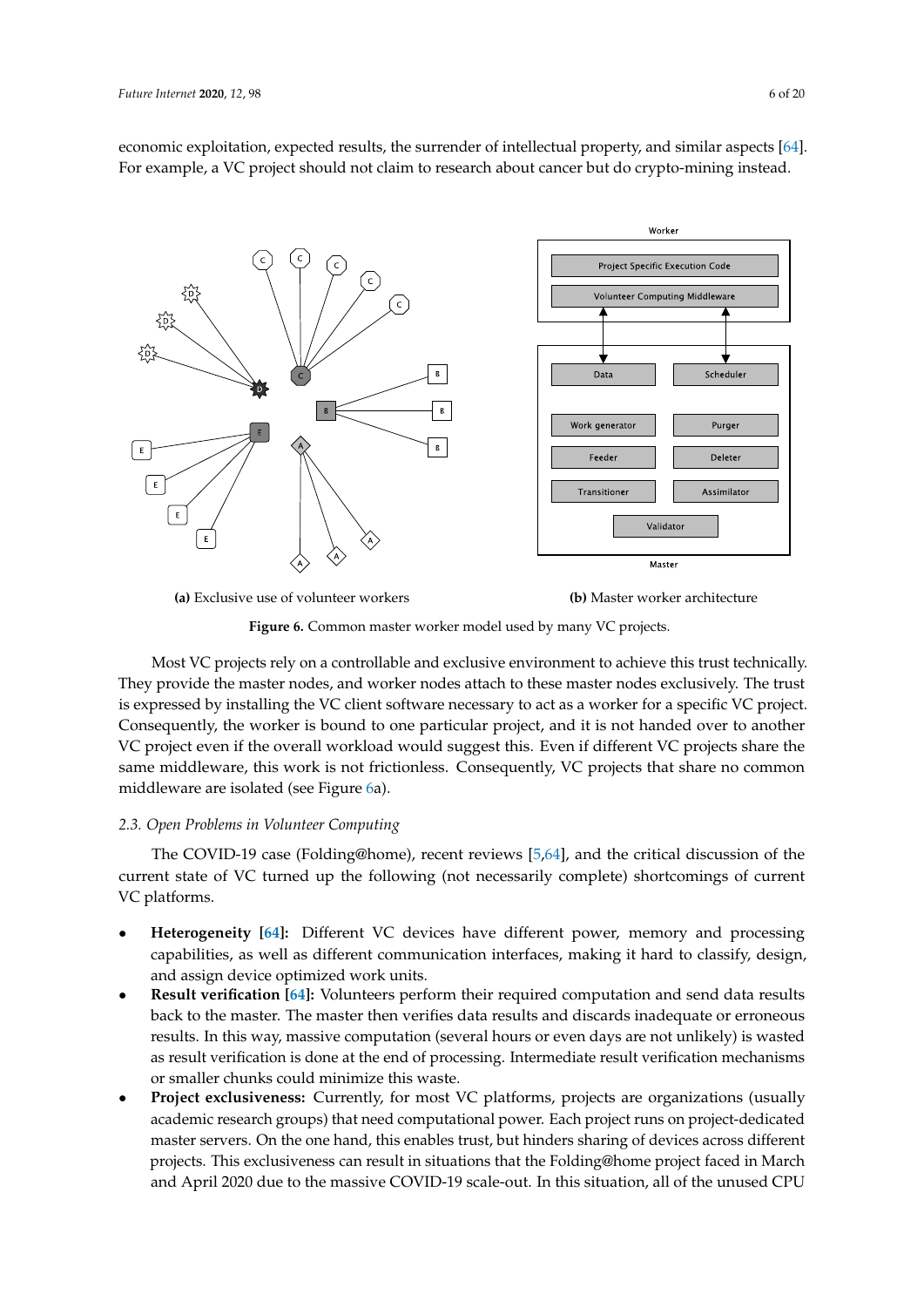cycles (see Figure [2\)](#page-1-1) could have been provided with ease to other VC projects dedicated to further respectable motives. Thus, in March and April 2020, plenty of possible computations for cancer, climate change, and further research projects could have been processed without disadvantaging COVID-19 research. The COVID-19 pipelines were almost empty in that phase because there were more devices than tasks. There was nothing to process.

• **Security:** Good security is multi-layered. For instance, the BOINC system maintains reasonable security practices at several levels [\(https://boinc.berkeley.edu/trac/wiki/SecurityIssues\)](https://boinc.berkeley.edu/trac/wiki/SecurityIssues). Let us investigate them from a best-practice point of view.

All VC systems require that donators have to run executables provided by a third party—the company or institution running the project. Thus, these third party executables are highly suspicious from a security point of view. The following counter-measures are combined to mitigate corresponding risks.

- **–** Overall **project security** measures very often include security audits of project code, enforcing SSL communication with project infrastructure, and virus scanning of project files.
- **– Code signing** can be used to provide valid official builds and to detect code injection attacks on the client-side.
- **– Result verification** is used on the master side to verify that malicious clients have not manipulated results.
- **– Sandboxing** can limit the risk for donators from malicious or insecure project code. However, sandboxing must be very client operation system-specific.

However, most VC projects are operated by domain-matter experts and not by IT-security experts. It would be a benefit for the VC projects (reduced efforts) and the donators (improved security) if both sides could rely on proven security infrastructures.

• **Scalability and elasticity [\[5\]](#page-15-4):** VC systems can have millions of volunteer nodes connected to them. Moreover, this amount of nodes can grow exponentially and quickly as COVID-19 taught us. Thus, more scalable and elastic approaches are required to handle this significant number of volunteer nodes coupled with their intermittent availability. Using more decentralized architectures has already been proposed and implemented [\[13\]](#page-16-6). However, the Folding@home project still could not scale-out fast enough to handle all of the COVID-19 volunteers (see Figure [2\)](#page-1-1).

## <span id="page-6-0"></span>**3. A Review of the Current State of Cloud Computing**

The reader should be aware that this section is mainly a summary of [\[3\]](#page-15-2) to provide a more convenient reading experience. As it already has been stated, the COVID-19 case of Folding@home disclosed some "lock-in" shortcomings of VC regarding elasticity and efficient use of shared resources. This "lock-in" shows some astonishing parallels with cloud computing. Precisely, these two points (elasticity and resource utilization) have been mainly optimized throughout the last ten years in cloud computing [\[4\]](#page-15-3). Theses lessons learned originate in profane economic considerations of cloud-native companies like Netflix, Uber, Airbnb, and many more. However, the resulting technological solutions might be rewarding for VC because they address by accident some of the identified shortcomings. Therefore, we want to focus on these core insights because these insights might be used to address and solve some of the identified problems of VC in Section [2.3.](#page-5-1)

According to our experiences and action research activities over the last ten years, cloud computing is dominated by two major long-term trends. In the first adoption phase of cloud computing, existing IT-systems were merely transferred to cloud environments. The original design and architecture of these applications were not changed. Applications have only been migrated from dedicated to virtualized hardware. Over the years, cloud system engineers implemented remarkable improvements in cloud platforms (PaaS) and infrastructures (IaaS). In particular, we investigate resource utilization improvements (Section [3.1\)](#page-7-0) and the architectural evolution of cloud applications (Section [3.2\)](#page-8-0).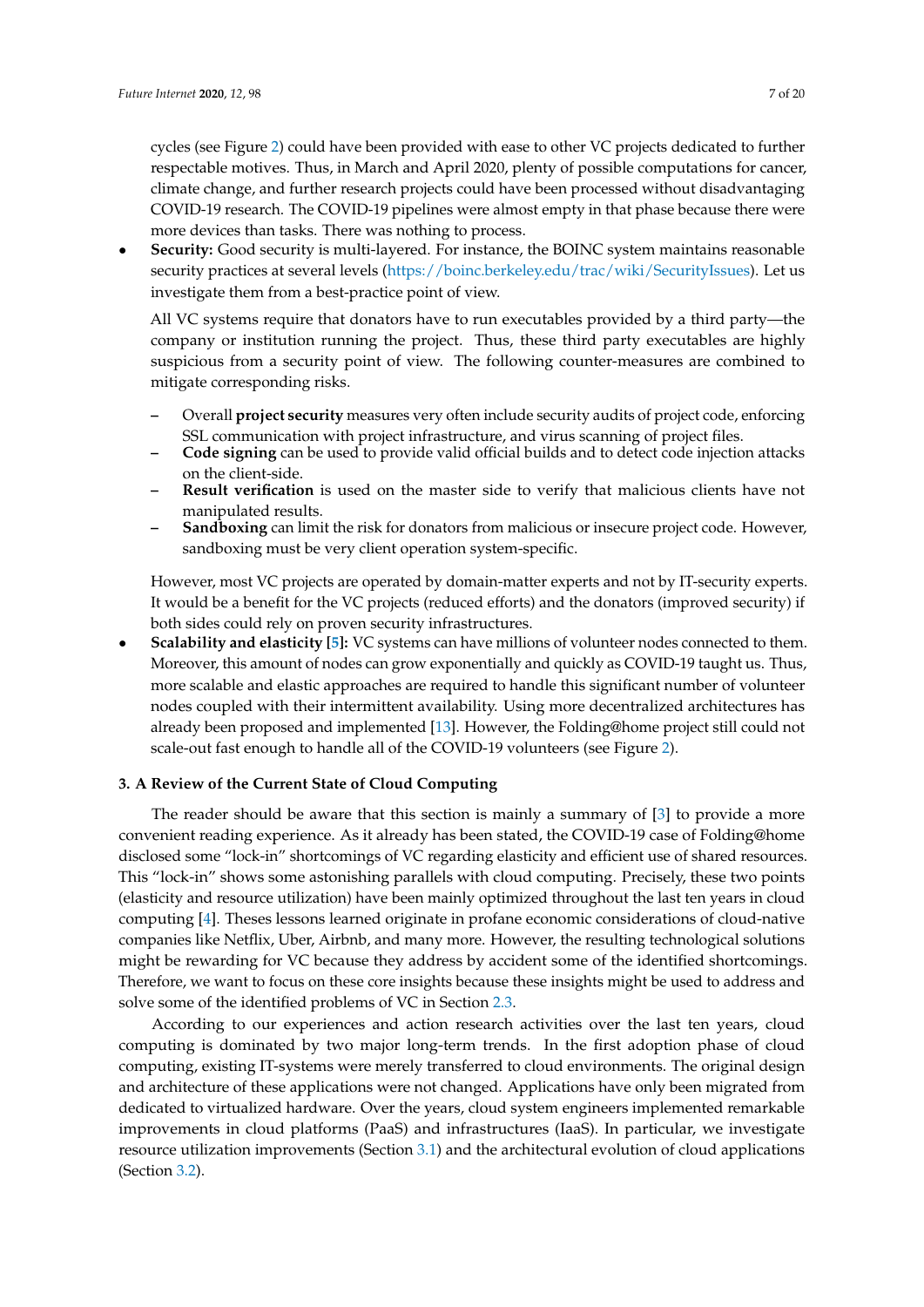#### <span id="page-7-0"></span>*3.1. A Review of the Resource Utilization Evolution*

Cloud-native applications are built to be elastic. If not, cloud computing would very often not be reasonable from an economic point of view [\[65\]](#page-19-3). Elasticity is understood as the degree to which a system adapts to workload changes. Over time, systems were designed intentionally for such elastic cloud infrastructures. Accordingly, the utilization rates of underlying computing infrastructures increased. New deployment and design approaches like containers, microservices, or serverless architectures evolved.

Figure [7](#page-7-1) shows a noticeable trend over the last decade. Machine virtualization consolidated plenty of bare-metal machines and formed the technological backbone of IaaS cloud computing. Virtual machines might be more lightweight than bare metal servers. However, containers are much more fine-grained and improved two things: The way of standardized deployments, but they also increased the utilization rates of virtual machines. Nevertheless, containers are still always-on components. Thus, Function-as-a-Service (FaaS) approaches evolved and introduced time-sharing concepts in container platforms. Using FaaS, units are only executed if requests have to be processed. Therefore, FaaS enables scale-to-zero deployments and improves resource efficiency [\[66\]](#page-19-4). Thus, the technology stack—although getting more complicated—followed the trend to run more workload on the same amount of physical machines by shrinking the size of standardized deployment units, be it virtual machines, containers, or functions.

<span id="page-7-1"></span>

**Figure 7.** Observable trend of minimizing deployment unit sizes, taken from [\[3\]](#page-15-2).

This **virtual-machine** → **container** → **function** resource utilization evolution is accompanied by corresponding architectural approaches:

- **Service-oriented architectures (SOA)** fitted very well with monolithic deployment approaches that can be provided using standardized virtual machines (IaaS).
- **Microservice architectures** are built on top of loosely coupled and independently deployable services. These services can be provided via much smaller and standardized containers. We could rate Microservices as a kind of standardized PaaS cloud service provision model.
- Finally, **serverless architectures** are mainly event-driven service-of-service architectures where their functionality is provided as "nano"-services via functions. Serverless and FaaS are the latest trends in cloud computing, so functions are not standardized yet. However, more and more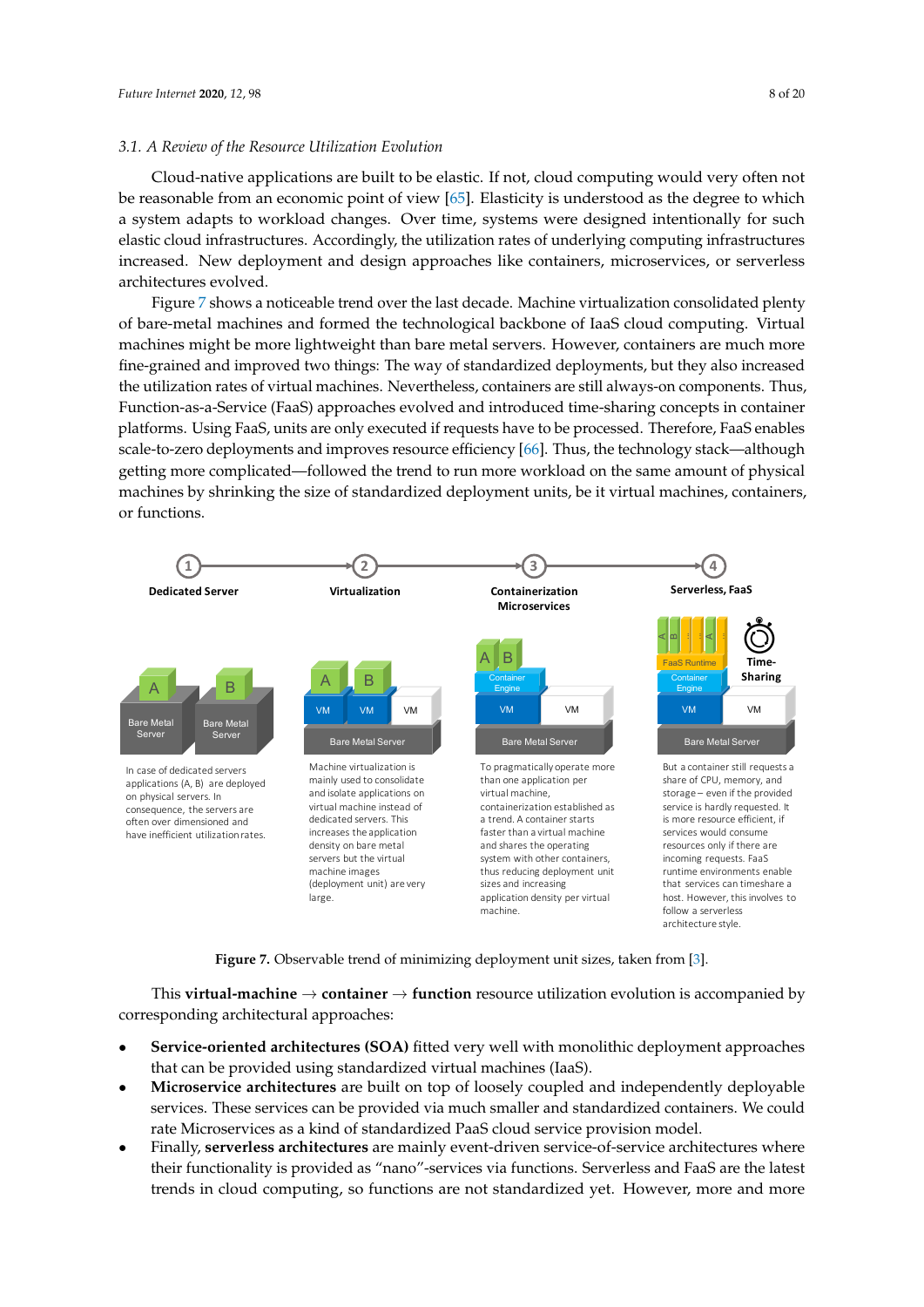Cloud-native computing foundation (CNCF) hosted serverless approaches like Kubeless [\(https://](https://kubeless.io) [kubeless.io\)](https://kubeless.io), Knative [\(https://knative.dev\)](https://knative.dev), or OpenWhisk [\(https://openwhisk.apache.org\)](https://openwhisk.apache.org) make use of containers to package and deploy functions. Thus, it seems likely that containers might evolve as the de-facto deployment unit format not only for microservices, but also for functions.

#### <span id="page-8-0"></span>*3.2. A Review of the Architectural Evolution*

The reader observes that cloud-native applications aim for better resource utilization by applying more fine-grained deployment units—for instance, containers instead of virtual machines or functions instead of containers. Improvements in resource utilization rates always had an impact on cloud-native architecture styles. Let us now investigate the two major architectural trends that might be of most interest from a VC perspective.

#### 3.2.1. Microservice Architectures

Microservices form *"an approach to software and systems architecture that builds on the well-established concept of modularization but emphasizes technical boundaries. Each module—each microservice—is implemented and operated as a small yet independent system, offering access to its internal logic and data through a well-defined network interface. This architectural style increases software agility because each microservice becomes an independent unit of development, deployment, operations, versioning, and scaling [\[67\]](#page-19-5)." Faster* delivery, improved scalability, and greater autonomy are often mentioned benefits of microservice architectures [\[67,](#page-19-5)[68\]](#page-19-6). Different services are independently scalable based on actual request stimuli. Because services can be developed and operated by different teams, they not only have a technological but also an organizational impact. Thus, localized decisions per service regarding programming languages, libraries, frameworks, and more are possible and enable best-of-breed approaches.

Besides the pure architectural point of view, the following tools, frameworks, services, and platforms form the current understanding of the term microservice:

- Service discovery technologies decouple services from each other. Services must not explicitly refer to network locations.
- Container orchestration technologies automate container allocation and management tasks.
- Monitoring technologies enable runtime monitoring and analysis of the runtime behavior of microservices.
- Latency and fault-tolerant communication libraries enable efficient and reliable service communication in permanently changing configurations.
- Service proxy technologies provide service discovery and fault-tolerant communication features that are exposed over HTTP.

A complex tool-chain evolved to handle the continuous operation of microservice-based cloud applications [\[3\]](#page-15-2). We should consider this for VC and took only the barely necessary concepts.

#### 3.2.2. Serverless Architectures

The serverless computing model allocates resources dynamically and intentionally out of control of the service customer. To scale to zero resources might be the most critical differentiator of serverless platforms compared with other IaaS or PaaS-based cloud platforms. This scale-to-zero capability excludes the most expensive always-on usage pattern [\[65\]](#page-19-3). Consequently, the term "serverless" is getting more and more attraction [\[67\]](#page-19-5). However, where have all the servers gone? Processing resources must still exist somehow.

Serverless architectures make substantial use of Function-as-a-Service (FaaS) concepts and platforms [\[69\]](#page-19-7) and integrate more intensively third-party backend services. Figure [7](#page-7-1) shows this evolution over the last ten years. FaaS platforms realize time-sharing of resources and increase the utilization factor of computing infrastructures. Cost reductions of 70% are possible [\[66\]](#page-19-4).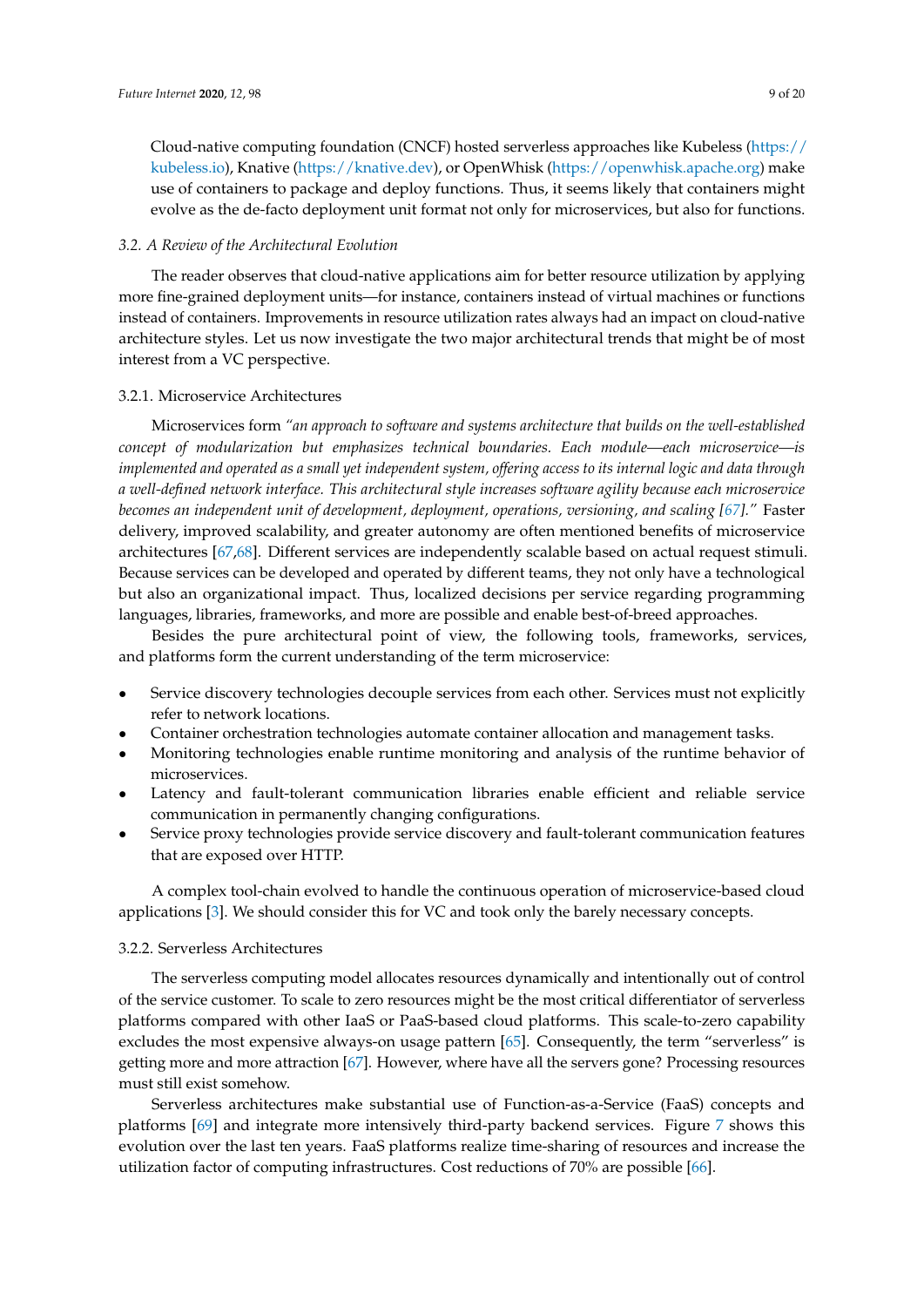A FaaS platform is nothing more than an event processing system (see Figure [8\)](#page-9-1). Serverless platforms take an event and then determine which functions are registered to process the event [\[70\]](#page-19-8). If no function is present, a new one is created. Event-based applications are especially very much suited for this approach [\[70,](#page-19-8)[71\]](#page-19-9).

<span id="page-9-1"></span>

**Figure 8.** Serverless platform architecture, taken from [\[3\]](#page-15-2).

In summary, the following observable engineering decisions in serverless architectures are worth being mentioned:

- Cross-sectional logic, like authentication or storage, is sourced to external third party services.
- End-user clients or edge devices do the Service composition. Thus, service orchestration is not done by the service provider but by the service consumer via provided applications.
- Endpoints using HTTP- and REST-based/REST-like communication protocols that can be provided easily via API gateways are generally preferred.
- Only very domain or service-specific functions are provided on FaaS platforms.

Thus, the serverless design is generally more decentralized and distributed. It makes more intentional use of independently provided services and is therefore much more intangible compared with microservice architectures.

In particular, this distribution characteristic seems to make it more suitable for VC. Thus, serverless principles might be more preferable than microservice principles to consider for VC.

#### <span id="page-9-0"></span>**4. Discussion of Technological and Architectural Opportunities for Future Volunteer Computing**

In Section [3,](#page-6-0) the reader got to know how the design of so-called cloud-native systems have changed. Technologies that have been massively improved, integrated, and simplified throughout the last ten years are containers, image registries, service registries, and service proxies. The primary motivation for these changes has been economical. If this had not been done, cloud-deployed systems would waste valuable (and costly) cloud resources. Some similar efficiency problems could be observed during COVID-19 crisis in the Folding@home project (see Figure [2\)](#page-1-1). Therefore, this section will investigate whether and how these cloud-native improvements could be used to evolve the VC model that has been summarized in Section [2.2](#page-4-2) and Figure [6.](#page-5-0)

In short, this perspective paper proposes to transform the current situation of isolated VC project networks into a more meshed variant (see Figure [9\)](#page-10-0). Therefore, all VC projects must share their master endpoints in a standardized way. The vision is that a worker should only know one IP address of the global VC network to gain information about all other existing and available VC projects and endpoints. It is then up to the worker to decide to which projects it would like to contribute. In addition, a worker should always be able to contribute to more than one project at a time. Thus, if a favored project does not request resources, the worker could fetch tasks from other VC projects according to a priority list or any different kind of prioritization. If this was possible, the COVID-19 case of the Folding@home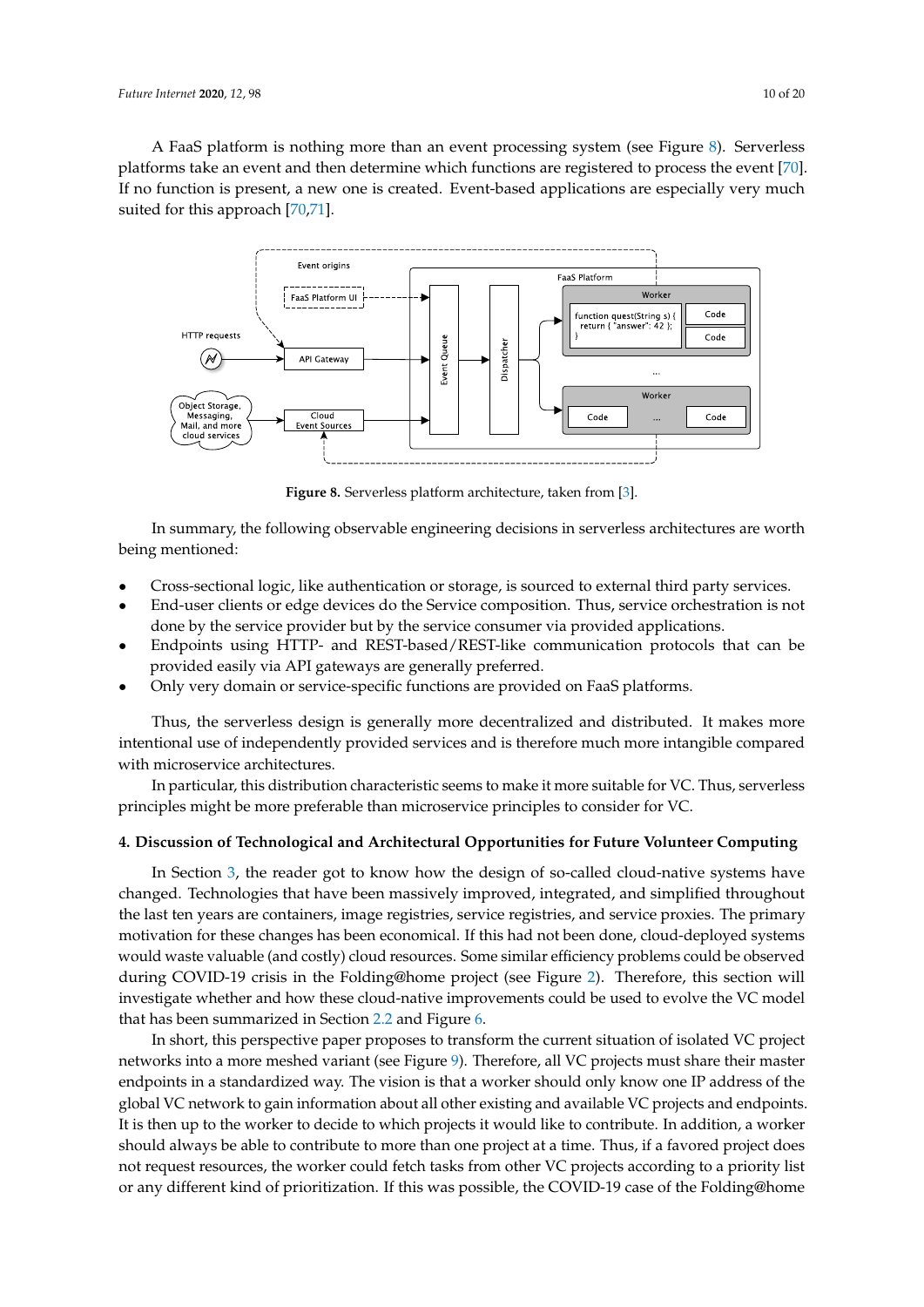project (see Figure [1\)](#page-1-0) would not have happened. Unused resources had been automatically spent on other projects that address climate change, cryptography, number theory, or whatever.

<span id="page-10-0"></span>

**Figure 9.** Transformation of VC networks to avoid project boundness of worker nodes.

## *4.1. Standardization of Deployment Units*

Therefore, this perspective paper proposes in Figure [10](#page-10-1) an evolved and container-based master–worker architecture extending the typical VC master–worker architecture (see Figure [6\)](#page-5-0).

<span id="page-10-1"></span>

**Figure 10.** Proposal of an evolved and container-based VC master worker architecture model.

The marked grey components are extending or changing specific parts of the VC reference architecture explained in Section [2.2.](#page-4-2) First of all, the proposed architecture considers more than one VC project. All master nodes provide a standard Service Registry component that is shared by all VC projects to enable a complete VC project awareness for worker clients. Thus, a worker can choose which project it would like to provide its computing resources. Therefore, all VC projects must provide their workload in a standardized but flexible deployment format to make this freedom of choice possible. Therefore, the architecture proposes to make use of container images as deployment format.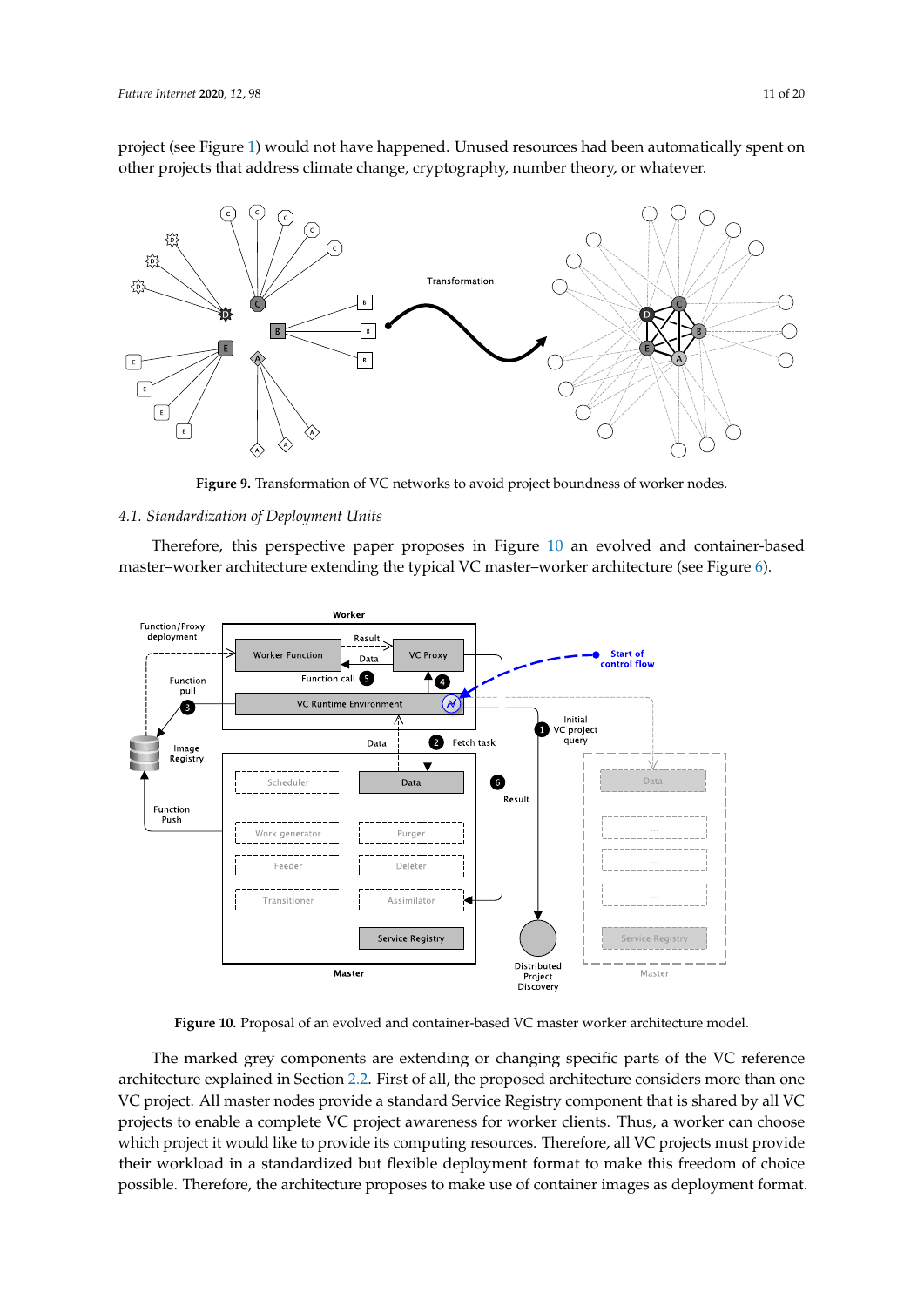Signed images are provided via public **Image Registries**. A VC project can operate a project-specific image registry. Alternatively, public image registries (like DockerHub [https://hub.docker.com\)](https://hub.docker.com) would work as well.

Thus, the worker client can be minimized to a standardized container runtime engine (for example Docker or any other OCI conform container runtime engine) that fetches provided images and executes them as **Worker Functions** in a FaaS-like style (see Figure [8\)](#page-9-1). However, worker functions are accompanied by a so-called side-car container [\[67\]](#page-19-5) (**VC proxy**) that handles common VC communication patterns and can be called by the **VC Runtime Environment** (a lightweight wrapper around an OCI conform container runtime environment). VC proxy and the VC Runtime Environment are designed to be standardized components that must be not adapted by a VC project. The VC proxy provides a standard interface furthermore for worker functions. Obviously, the worker function is a VC project-specific part that realizes data processing. However, because the proposal makes use of container technologies, it can be provided as a standardized deployment unit. Container technologies enable furthermore polyglot programming, so there is a freedom of programming language choice for implementing worker functions. Current VC platforms like BOINC often enforce to include specific libraries which are written very often in  $C/C++$ .

Table [2](#page-12-0) summarizes the selected and discussed cloud-native technologies and explains how these technologies can be used to realize the proposed architecture (see Figure [10\)](#page-10-1) to mitigate mentioned VC open issues reported in the literature. To do this, well-tried technologies that form the backbone of modern cloud-native architectures could be adopted: Containers, even more fine-grained (but container-based) functions, image registries, and distributed service registries seem very promising here. Thus, like the BOINC-approach, a middleware-based approach is proposed to share resources between different VC projects. However, most parts of this middleware are already existing (the technologies mentioned above and listed in Table [2\)](#page-12-0). Thus, the proposal does not require a complete new middleware or framework. Still, the proposal requires a VC-specific integration of these technologies that go beyond the BOINC-approach (dating back to the early 2000 s, so to a pre-cloud era). This VC-specific integration is called **VC Runtime Environment** in Figure [10.](#page-10-1)

#### *4.2. Client-Side Service Discovery Initiated Workflow*

A publish–subscribe communication model between the client and the master nodes is nearby. However, the publish–subscriber model assumes to some degree that both clientand master-components are (not perfectly but to some degree reliable) always-on components. This assumption is not entirely the case in volunteer computing, especially not on the client-side. Thus, the proposed approach follows the publish–subscriber philosophy but evolves it as a straightforward and purely client-side triggered approach. In VC, the clients form the ephemeral parts of the complete system. Taking the insights of [\[72\]](#page-19-10), one can expect simply less error tracking efforts if the ephemeral components (clients) query and request the stable parts (masters).

In VC, we are talking about hundreds of VC projects operating thousands of master nodes that mainly operate in an always-on mode. On the worker side, we are talking about a much more volatile setting of millions of client nodes that are only sporadically available. Therefore, we generally advocate client-side service discovery and distributed server-side service registries because the unchanging parts are more on the master and less on the client-side. Thus, client-side service discovery has to query much less moving and changing roles in this setting (thousands of service endpoints on the master-side instead of millions of service endpoints on the client-side). Whenever a client is available, it can make (well cacheable) client-side service discovery and ask for VC tasks and process them according to the client preferences and priorities. Thus, client-side service discovery can be used to create a naturally occurring workload sharing across different VC projects (and not just within a VC project).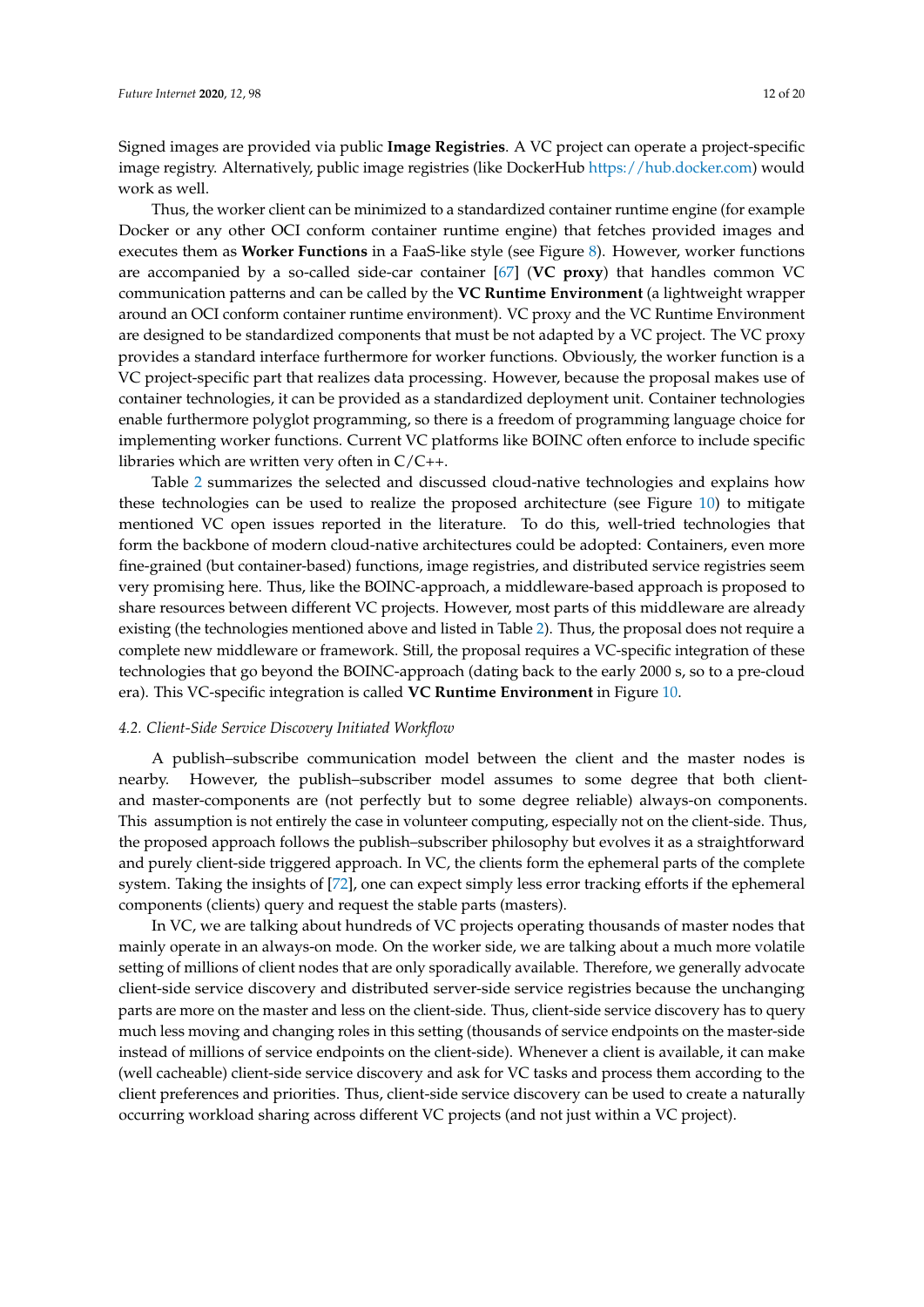<span id="page-12-0"></span>

| <b>VC</b> Issues                | Container   | Function                  | <b>Image Registry</b>     | <b>Service Registry</b> | <b>Service Proxy</b> | <b>Remarks</b>                                                                                                                                                                                                                                                                                                                                                                                                                                                                                                                                                                        |
|---------------------------------|-------------|---------------------------|---------------------------|-------------------------|----------------------|---------------------------------------------------------------------------------------------------------------------------------------------------------------------------------------------------------------------------------------------------------------------------------------------------------------------------------------------------------------------------------------------------------------------------------------------------------------------------------------------------------------------------------------------------------------------------------------|
| HW heterogenity                 | $\mathbf x$ | $\boldsymbol{\mathsf{x}}$ |                           |                         |                      | Containers (and functions packaged as containers) are a standardized deployment<br>format that is useable on all primary desktop and server operating platforms<br>(Windows, Linux, Mac OS).                                                                                                                                                                                                                                                                                                                                                                                          |
| Verification of (large) results |             | X                         |                           |                         | X                    | Functions are used in cloud-native architectures to process events that must be<br>computed in a limited amount of time. Functions (if packaged as containers) can<br>be accompanied by trusted service proxies that could validate function results<br>before sending them to the master. Because of the time limitations (minutes<br>instead of hours or even days), the result verification would be faster and might<br>be even processed decentrally.                                                                                                                            |
| Code signing and updating       |             |                           | $\boldsymbol{\mathsf{x}}$ |                         |                      | Image content trust technologies provide the ability to use digital signatures for<br>image registry operations (push, pull). Publishers can sign their pushed images,<br>and image consumers can ensure that pulled images are signed. If images are<br>updated they can be fetched automatically by the clients in their next event<br>processing cycle. Current image registries like Harbor, DockerHub, quai.io,<br>GitLab registry, and many more provide signed images for automatic<br>deployments out of the box.                                                             |
| Sandboxing                      | X           | X                         |                           |                         |                      | The original intent of operating system virtualization (containers) was<br>sandboxing. Thus, containers (and functions packaged as containers) provide<br>inherent and reliable sandboxing out of the box. This sandboxing is much more<br>fine-grained than virtual machines and available on all major desktop and server<br>platforms (see HW heterogeneity).                                                                                                                                                                                                                      |
| Project exclusiveness           |             |                           |                           | X                       |                      | A service registry is a database containing the network locations of service<br>instances. It consists typically of components that use a replication protocol.<br>Examples for reliable cloud-native products are etcd (https://etcd.io),<br>consul (https://www.consul.io), or Zookeeper (https://zookeeper.apache.org).<br>Such solutions can share VC project information and network locations of master<br>nodes for clients in a project agnostic format. Thus, clients that are bound to one<br>master component can do client-side service discovery of further VC projects. |

|  |  |  |  |  |  | Table 2. Mapping of recent cloud-native technologies to identified VC open issues. |
|--|--|--|--|--|--|------------------------------------------------------------------------------------|
|--|--|--|--|--|--|------------------------------------------------------------------------------------|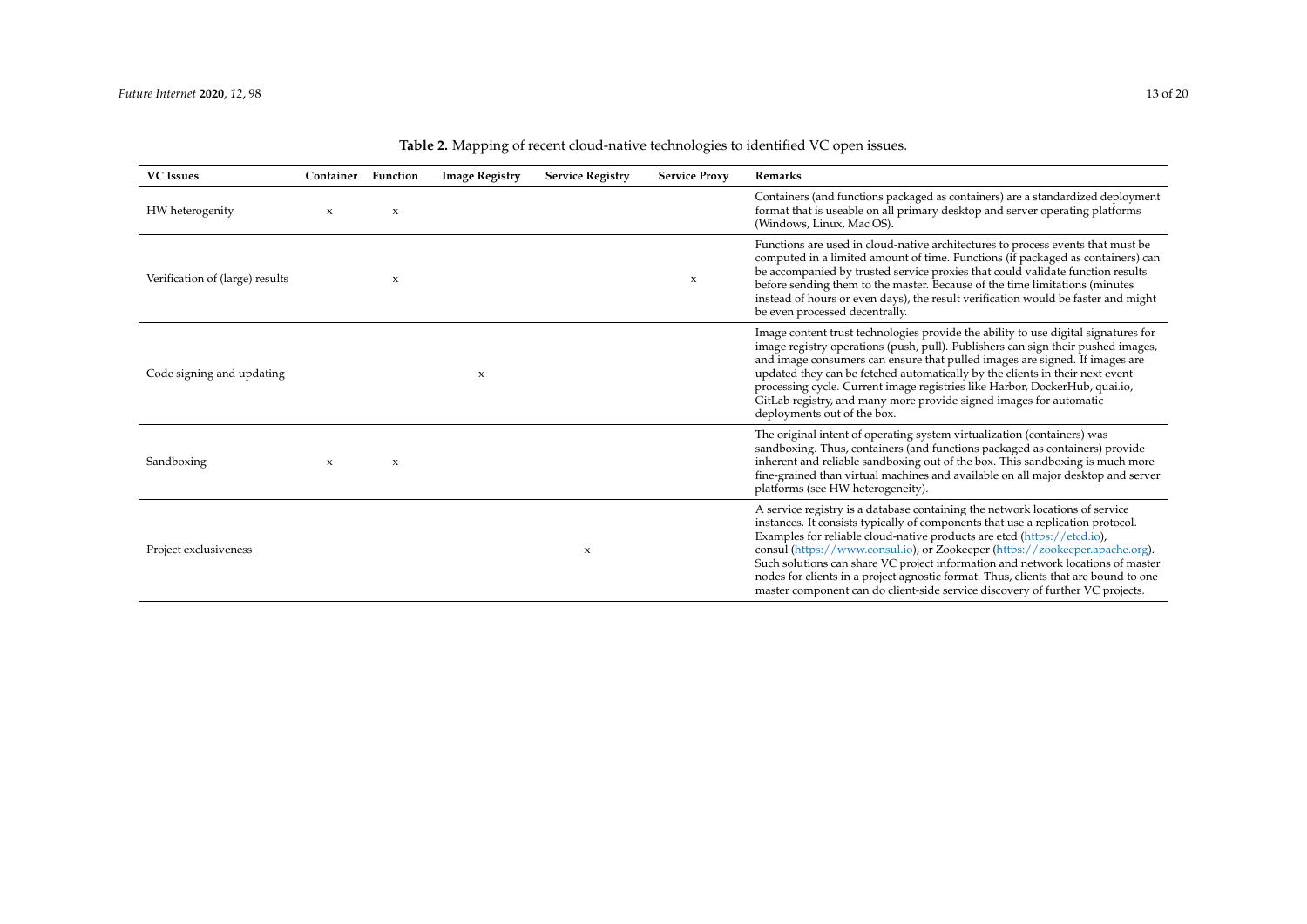The client-side initiated workflow loops through the steps  $\mathbf 0$  to  $\mathbf 0$  shown in Figure [10:](#page-10-1)

- 1. In Step ➊, the **VC Runtime Environment** of a **worker node** queries periodically (for example, each day, every six hours or similar) the distributed VC project discovery service that is formed by master nodes of various VC projects. This updates a worker node's VC project awareness to decide which master nodes to ask for processing tasks.
- 2. In Step ➋, the **VC Runtime Environment** of a worker node **selects a master node** according to its updated project awareness and fetches a task (including the data to be processed). If this fails (for instance, the master node might be not available, has no jobs, etc.), **another task from another master node (even from a different project)** is fetched according to worker node preferences.
- 3. In Step ➌, the **VC Runtime Environment** analysis the task and triggers a corresponding **Function pull** from a **public image registry** to fetch (if not already present) and start the VC project-specific **Worker function** container image. Therefore, the address of the image registry, the unique image name of the **Worker function**, and image version must be part of the task description. Furthermore, the task description must contain the URL of the data to be processed.
- 4. In Step ➍, the **VC Runtime Environment** handles the control over to a **VC proxy**. This proxy does communication with the Worker function and decouples the runtime environment from the Worker function.
- 5. In Step ➎, the **VC proxy** calls the **Worker function** with the to be processed **data** and receives the **result**.
- 6. Finally, in Step ➏, the **VC proxy** can even do the result verification on the Worker-side (and not on the Master). Like the Worker function, the **VC proxy** is simply a container that is instantiated from a trusted image and may, therefore, contain signed result verification logic that cannot be tampered unnoticed. As a last step, the VC proxy transmits the result to the assimilation endpoint of the master node (this endpoint must also be part of the task description).

The process would go on with step  $\bigcirc$  (or step  $\bigcirc$  if a periodic update of the VC project awareness is necessary). It would address the resource sharing problem efficiently and with a simple client-side strategy.

## <span id="page-13-0"></span>**5. Critical Discussion and Related Work**

The proposed approach targets mainly volunteer grid computing projects and, in particular, the mentioned shortcomings of cross-project resource sharing. The main intention is to improve resource sharing across VC projects and to set up VC projects more easily making use of established and well-accepted cloud-native technologies. Therefore, it shares similar limitations like every other volunteer grid computing project. Thus, the architecture supports embarrassingly parallel tasks that need no or little communication among the tasks [\[5\]](#page-15-4). If this is not the case, volunteer parallel computing projects or even HPC supercomputing might be a better fit. However, this paper does not focus on this kind of parallel VC or even HPC. The paper does not even claim to have or provide answers of value for these parallel computing or HPC supercomputing domains.

Furthermore, the proposed approach follows conceptually a middleware-based path and shares, therefore, comparable limitations to the BOINC-approach [\[13](#page-16-6)[,73\]](#page-19-11). To reach project awareness and enable necessary trust are complex tasks in themselves, even in a single-research VC project. Single-research projects might even have advantages here because contributors do not need any complex overview of various research or other projects. However, this aspect is getting more complicated for a middleware-based approach [\[74\]](#page-19-12). The contributors need project awareness, and some project prioritization means. Some contributors want to support disease-related projects but might be not interested in supporting prime-number mathematical research. In the case of BOINC, a kind of trusted community already exists, and all BOINC-based projects have passed a kind of quality gate, and all BOINC-based projects are research-focused. This gatekeeper role of BOINC makes it easier for BOINC contributors to establish trust. However, projects that are not aware of the gatekeeper are not aware to contributors as well. Thus, multi-project gatekeeping in VC always has a kind of censorship.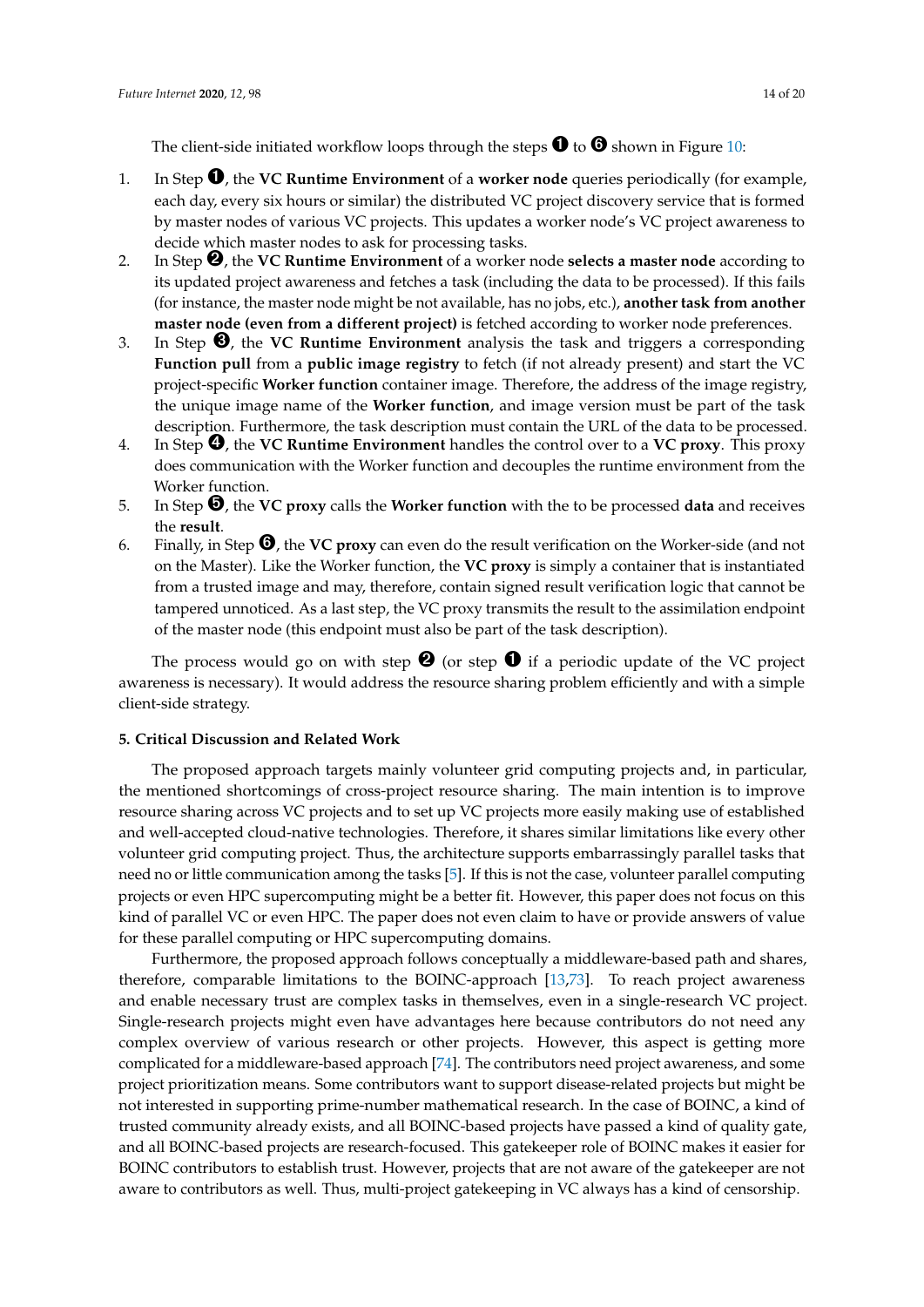Therefore, the proposed approach enables intentionally to set up VC infrastructures that could process arbitrary computations—for instance, doing mundane crypto-mining for purely monetary reasons. We do not think that crypto-mining (or other doubtable motivations) would be a useful and ethical form of VC. However, this should not be the decision of a non-democratic legitimized gatekeeping institution but the personal choice of every single VC contributor according to their own criteria [\[75](#page-19-13)[,76\]](#page-19-14).

Therefore, this proposal intentionally does not assume a well-trusted gatekeeper that filters qualified from non-qualified projects. However, this missing gatekeeping role makes it more complicated for contributors to select VC projects that are worth being supported.

The reader should take additional surveys on VC, like [\[5](#page-15-4)[,64\]](#page-19-2) or cloud computing [\[2](#page-15-1)[,3](#page-15-2)[,67,](#page-19-5)[69,](#page-19-7)[70\]](#page-19-8), into account to derive their own conclusions and discuss this perspective paper critically. For instance, Ref. [\[5\]](#page-15-4) provides a broad and excellent overview of several grid-based, cloud-based, mobile, and parallel VC projects, frameworks, and technological approaches. As the reader may have noticed, this perspective paper is highly influenced by [\[5\]](#page-15-4). However, to the best of the author's knowledge, there does not exist any survey that covers cloud computing and VC in parallel focusing particularly on the aspect of how to combine concepts of both domains to overcome the project exclusiveness problem in VC.

It is interesting to see that grid- and cloud-based projects form the majority of VC projects (see Figure [4\)](#page-3-0). Thus, there is some kind of attraction in adopting Cloud technologies for VC (see Figure [5\)](#page-4-0). In particular, recent cloud-native trends like standardization of fine-grained deployment units via containers provide exciting opportunities. *"The efficient use of available resources and tight integration with the host operating system makes container technologies a plausible choice for VC. [...] More research is important to investigate the suitability and efficiency of container technologies for VC, specifically for volunteer cloud systems [\[64\]](#page-19-2)".*

However, this paper shifted the focus less on volunteer clouds but postulated to adopt container technologies in VC to improve the overall share- and portability between VC projects to enable overflow processing between different projects. Projects like [\[77\]](#page-19-15) strive to do something similar by integrating supercomputing with VC and Cloud Computing. However, their focus is more on how to make the high-performance end of supercomputing data centers available for VC.

## <span id="page-14-0"></span>**6. Conclusions**

The COVID-19 pandemic created the largest volunteer supercomputer on earth. However, this largest supercomputer on the planet ran idle for a significant amount of time—what a waste of resources. Therefore, this perspective paper investigated how the sharing of donated resources across VC projects could be improved. If one cannot fight COVID-19, one might contribute to mathematical research, climate research, other disease research, or any different computationally intensive kind of research. Most of the VC donators will provide their resources regardless of the specific aim of a VC project.

This perspective paper proposes to tackle the disclosed resource sharing shortcomings of volunteer computing using technologies that have been invented, optimized, and adapted for entirely different purposes by cloud-native companies like Uber, Airbnb, Google, or Facebook. Such promising technologies might be containers, serverless architectures, image registries, distributed service registries that can address problems like hardware heterogeneity, sandboxing, code signing and updating, result verification, and most importantly to overcome project exclusiveness. All these cloud-native technologies mentioned have one thing in common: They already exist and are all tried and tested in large web-scale deployments.

However, the reader should keep in mind that this paper is a perspective paper. It does not present a validated solution proposal intentionally. Nevertheless, it offered a detailed list of technologies to overcome current shortcomings of VC that the COVID-19 case disclosed. This concrete strategy does not claim the "philosopher's stone" but strives to foster discussions in the VC community on how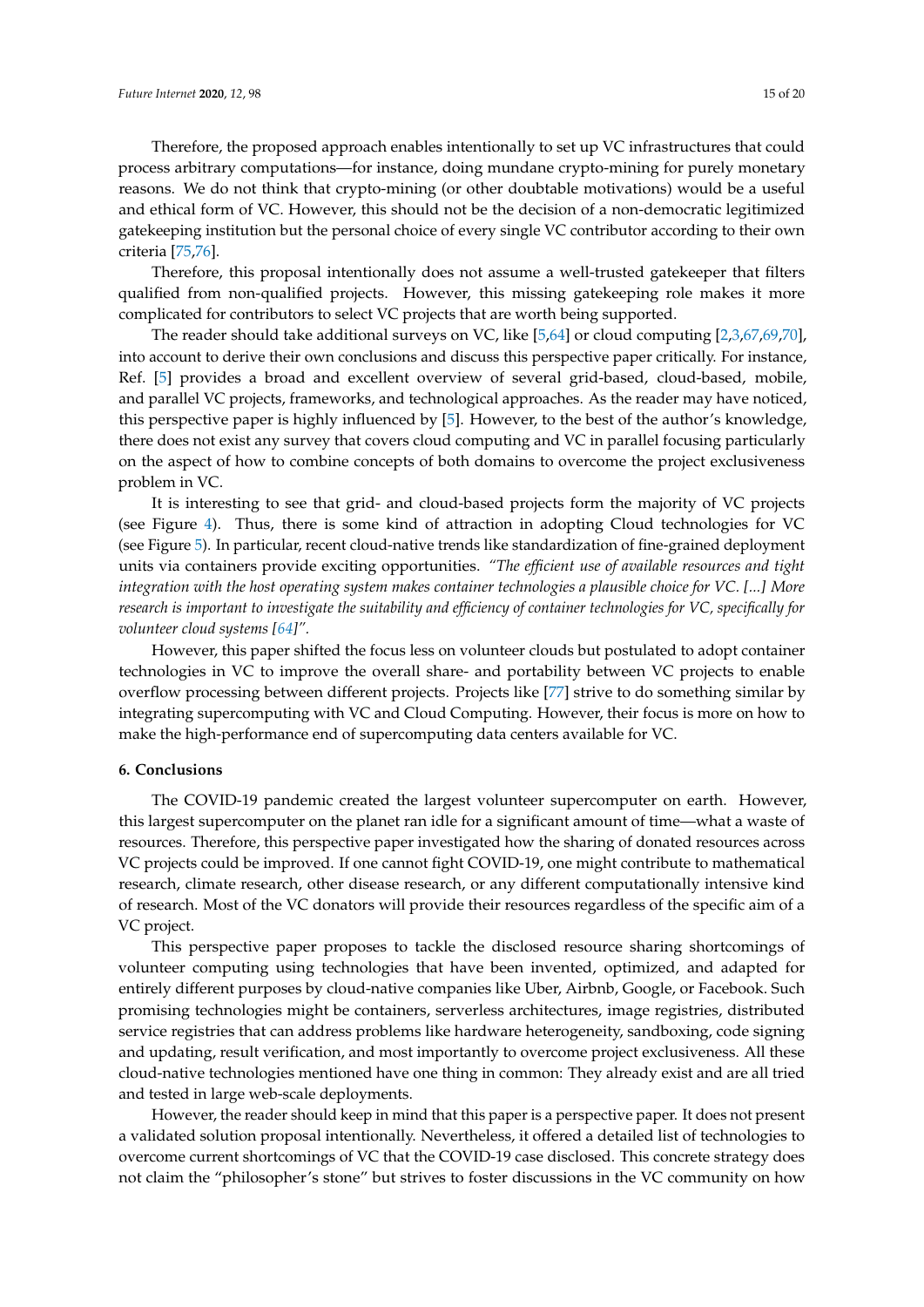VC could transform into a more global VC grid of cooperating VC projects that share and do not claim resources. In addition, a lot of interesting research questions will appear if this path is followed. This path compromises the fact that each VC project is still operating their own master nodes and control plane infrastructure but yielding access to donated resources.

Consequently, a win–win-situation can be expected: Future VC projects should gain access to a much broader set of donated resources. COVID-19 showed us that VC projects can easily build the biggest supercomputer on earth. In addition, VC donors would gain access to a much more multifarious spectrum of research projects. The middleware must simply be more standardized, and more focused on resource sharing. Cloud computing has followed this exact path successfully for a bit more than a decade. Perhaps VC should also have a look?

**Funding:** This research received no external funding.

**Acknowledgments:** Let me thank our students at the Lübeck University of Applied Sciences to support the Folding@home project and Sars-CoV-2 research providing precious assets: Gaming PCs with powerful GPUs. However, the primordial and likely unconscious initiator of this paper was Josef Adersberger (we normally cooperate in several cloud-native publication projects). He is the CEO of the cloud-native consulting company QAware GmbH and a cloud-native computing expert. During the COVID-19 pandemic, employees of QAware formed a Folding@home group to support Sars-CoV-2 research, and Josef Adersberger posted their company rank (top 3% of worldwide contributors) on Twitter. We accepted his "challenge" and supported the Folding@home project as well (like many others worldwide). Without this "challenge", this perspective paper would never have been written.

**Conflicts of Interest:** The author declares no conflict of interest.

## **Abbreviations**

The following abbreviations are used in this manuscript:

| <b>API</b>   | <b>Application Programming Interface</b>                                        |
|--------------|---------------------------------------------------------------------------------|
| <b>BOINC</b> | Berkeley Open Infrastructure for Network Computing (https://boinc.berkeley.edu) |
| <b>CNCF</b>  | Cloud-Native Computing Foundation (https://cncf.io)                             |
| <b>HTTP</b>  | <b>Hypertext Transfer Protocol</b>                                              |
| HW           | Hardware                                                                        |
| IaaS         | Infrastructure as a Service                                                     |
| IP           | Internet Protocol                                                               |
| <b>OCI</b>   | Open Container Initiative (https://opencontainers.org)                          |
| PaaS         | Platform as a Service                                                           |
| REST         | Representational State Transfer                                                 |
| SaaS         | Software as a Service                                                           |
| SOA          | Service Oriented Architecture                                                   |
| URL          | Uniform Resource Locator                                                        |
| VC           | Volunteer Computing                                                             |
| OoS          | Quality of Service                                                              |
| References   |                                                                                 |
|              |                                                                                 |

- <span id="page-15-0"></span>1. Kratzke, N.; Siegfried, R. Towards cloud-native simulations–lessons learned from the front-line of cloud computing. *J. Def. Model. Simul.* **2020**. [\[CrossRef\]](http://dx.doi.org/10.1177/1548512919895327)
- <span id="page-15-1"></span>2. Kratzke, N.; Quint, P.C. Understanding Cloud-native Applications after 10 Years of Cloud Computing—A Systematic Mapping Study. *J. Syst. Softw.* **2017**, *126*, 1–16. [\[CrossRef\]](http://dx.doi.org/10.1016/j.jss.2017.01.001)
- <span id="page-15-2"></span>3. Kratzke, N. A Brief History of Cloud Application Architectures. *Appl. Sci.* **2018**, *8*, 1368. [\[CrossRef\]](http://dx.doi.org/10.3390/app8081368)
- <span id="page-15-3"></span>4. Kratzke, N.; Quint, P.C. *Technical Report of Project CloudTRANSIT-Transfer Cloud-Native Applications at Runtime*; Technical Report; Lübeck University of Applied Sciences: Lübeck, Germany, 2018. [\[CrossRef\]](http://dx.doi.org/10.2314/KXP:1678556971)
- <span id="page-15-4"></span>5. Mengistu, T.M.; Che, D. Survey and Taxonomy of Volunteer Computing. *ACM Comput. Surv.* **2019**, *52*. [\[CrossRef\]](http://dx.doi.org/10.1145/3320073)
- <span id="page-15-5"></span>6. Project, B. Publications by BOINC Projects. 2020. Available online: [https://boinc.berkeley.edu/wiki/](https://boinc.berkeley.edu/wiki/Project_list) [Project\\_list](https://boinc.berkeley.edu/wiki/Project_list) (accessed on 5 June 2020).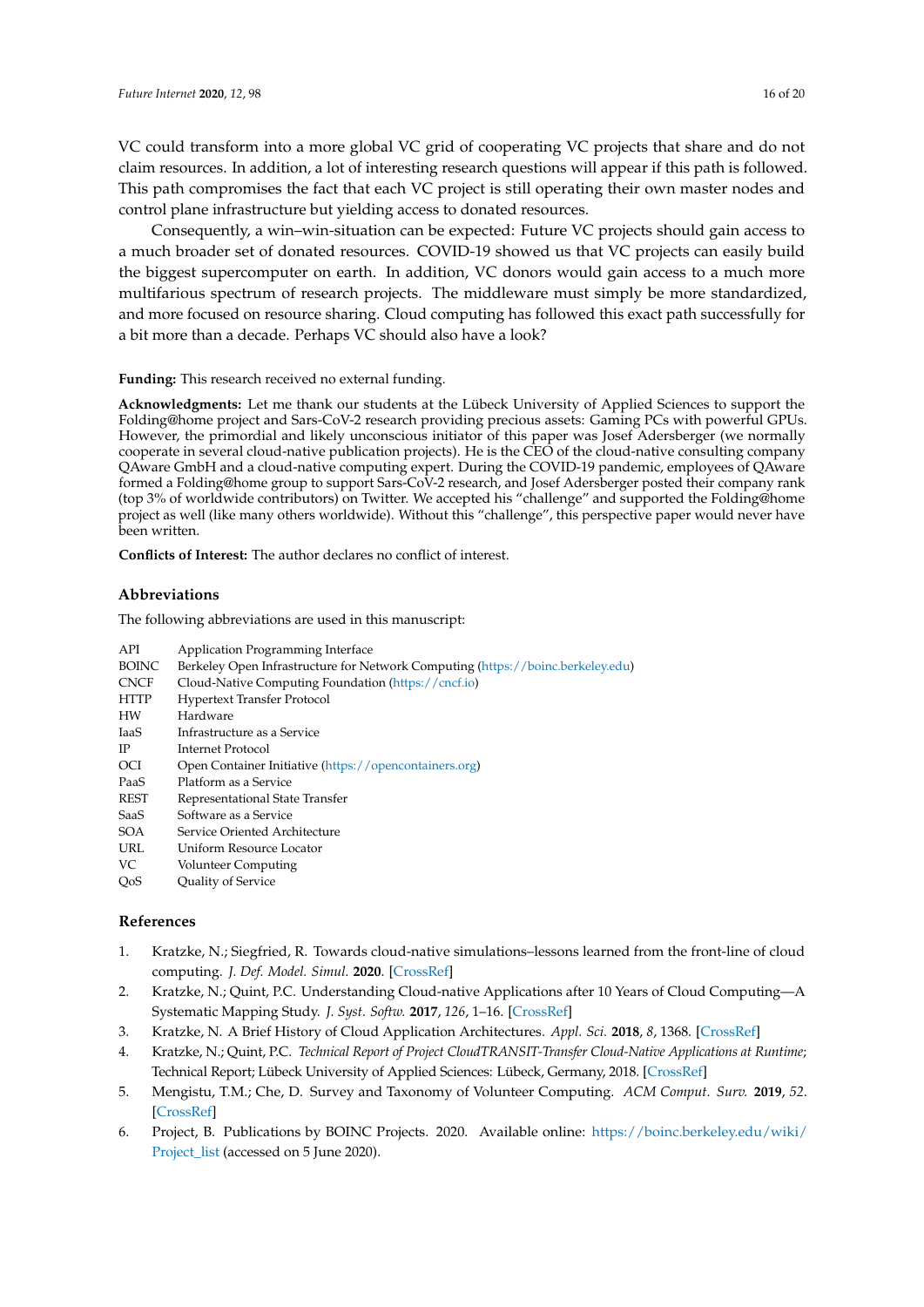- <span id="page-16-0"></span>7. Chu, D.C.; Humphrey, M. Mobile OGSI.NET: Grid computing on mobile devices. In Proceedings of the Fifth IEEE/ACM International Workshop on Grid Computing, Pittsburgh, PA, USA, 8 November 2004; pp. 182–191.
- <span id="page-16-1"></span>8. Litzkow, M.J.; Livny, M.; Mutka, M.W. Condor-a hunter of idle workstations. In Proceedings of the 8th International Conference on Distributed, San Jose, CA, USA, 13–17 June 1988; pp. 104–111.
- <span id="page-16-2"></span>9. Fedak, G.; Germain, C.; Neri, V.; Cappello, F. XtremWeb: A generic global computing system. In Proceedings of the First IEEE/ACM International Symposium on Cluster Computing and the Grid, Brisbane, Australia, 15–18 May 2001; pp. 582–587.
- <span id="page-16-3"></span>10. Anderson, D.P.; Cobb, J.; Korpela, E.; Lebofsky, M.; Werthimer, D. SETI@home: An Experiment in Public-Resource Computing. *Commun. ACM* **2002**, *45*, 56–61. [\[CrossRef\]](http://dx.doi.org/10.1145/581571.581573)
- <span id="page-16-4"></span>11. Chien, A.; Calder, B.; Elbert, S.; Bhatia, K. Entropia: Architecture and performance of an enterprise desktop grid system. *J. Parallel Distrib. Comput.* **2003**, *63*, 597–610. [\[CrossRef\]](http://dx.doi.org/10.1016/S0743-7315(03)00006-6)
- <span id="page-16-5"></span>12. Adya, A.; Bolosky, W.J.; Castro, M.; Cermak, G.; Chaiken, R.; Douceur, J.R.; Howell, J.; Lorch, J.R.; Theimer, M.; Wattenhofer, R.P. Farsite: Federated, Available, and Reliable Storage for an Incompletely Trusted Environment. *SIGOPS Oper. Syst. Rev.* **2003**, *36*, 1–14. [\[CrossRef\]](http://dx.doi.org/10.1145/844128.844130)
- <span id="page-16-6"></span>13. Anderson, D.P. BOINC: A system for public-resource computing and storage. In Proceedings of the Fifth IEEE/ACM International Workshop on Grid Computing, Pittsburgh, PA, USA, 8 November 2004; pp. 4–10.
- <span id="page-16-7"></span>14. Zhou, D.; Lo, V. Cluster Computing on the Fly: Resource discovery in a cycle sharing peer-to-peer system. In Proceedings of the IEEE International Symposium on Cluster Computing and the Grid, Chicago, IL, USA, 19–22 April 2004; pp. 66–73.
- <span id="page-16-8"></span>15. Butt, A.R.; Johnson, T.A.; Zheng, Y.; Hu, Y.C. Kosha: A Peer-to-Peer Enhancement for the Network File System. In Proceedings of the 2004 ACM/IEEE Conference on Supercomputing, Pittsburgh, PA, USA, 6–12 November 2004; p. 51.
- <span id="page-16-9"></span>16. Andrade, N.; Costa, L.; Germoglio, G.; Cirne, W. Peer-to-peer grid computing with the ourgrid community. In Proceedings of the SBRC 2005-IV Salao de Ferramentas, Agia Napa, Cyprus, 31 October–4 November 2005.
- <span id="page-16-10"></span>17. Luther, A.; Buyya, R.; Ranjan, R.; Venugopal, S. Alchemi: A. NET-based Enterprise Grid Computing System. In Proceedings of the 6th International Conference on Internet Computing (ICOMP'05), Las Vegas, NV, USA, 27–30 June 2005.
- <span id="page-16-11"></span>18. Vazhkudai, S.S.; Ma, X.; Freeh, V.W.; Strickland, J.W.; Tammineedi, N.; Scott, S.L. FreeLoader: Scavenging Desktop Storage Resources for Scientific Data. In Proceedings of the 2005 ACM/IEEE Conference on Supercomputing, Seattle, WA, USA, 12–18 November 2005; p. 56.
- <span id="page-16-12"></span>19. Herr, W.; McIntosh, E.; Schmidt, F.; Kaltchev, D. Large Scale Beam-Beam Simulations for the Cern LHC Using DIstributed Computing. In Proceedings of the 10th European Particle Accelerator Conference, Edinburgh, UK, 26–30 June 2006.
- <span id="page-16-13"></span>20. Chu, X.; Nadiminti, K.; Jin, C.; Venugopal, S.; Buyya, R. Aneka: Next-Generation Enterprise Grid Platform for e-Science and e-Business Applications. In Proceedings of the Third IEEE International Conference on e-Science and Grid Computing (e-Science 2007), Washington, DC, USA, 10–13 December 2007; pp. 151–159.
- <span id="page-16-14"></span>21. Schulz, S.; Blochinger, W.; Held, M.; Dangelmayr, C. COHESION—A microkernel based Desktop Grid platform for irregular task-parallel applications. *Future Gener. Comput. Syst.* **2008**, *24*, 354–370. [\[CrossRef\]](http://dx.doi.org/10.1016/j.future.2007.06.005)
- <span id="page-16-15"></span>22. Urbah, E.; Kacsuk, P.; Farkas, Z.; Fedak, G.; Kecskemeti, G.; Lodygensky, O.; Marosi, C.A.; Balaton, Z.; Caillat, G.; Gombás, G.; et al. EDGeS: Bridging EGEE to BOINC and XtremWeb. *J. Grid Comput.* **2009**, *7*, 335–354. [\[CrossRef\]](http://dx.doi.org/10.1007/s10723-009-9137-0)
- <span id="page-16-16"></span>23. Fedak, G.; He, H.; Cappello, F. BitDew: A Data Management and Distribution Service with Multi-Protocol File Transfer and Metadata Abstraction. *J. Netw. Comput. Appl.* **2009**, *32*, 961–975. [\[CrossRef\]](http://dx.doi.org/10.1016/j.jnca.2009.04.002)
- <span id="page-16-17"></span>24. Castro, H.; Rosales, E.; Villamizar, M.; Jiménez, A. UnaGrid: On Demand Opportunistic Desktop Grid. In Proceedings of the 2010 10th IEEE/ACM International Conference on Cluster, Cloud and Grid Computing, Melbourne, Australia, 2–5 November 2010; pp. 661–666.
- <span id="page-16-18"></span>25. Adam-Bourdarios, C.; Cameron, D.; Filipčič, A.; Lancon, E.; Wu, W. ATLAS@Home: Harnessing Volunteer Computing for HEP. *J. Phys. Conf. Ser.* **2015**, *664*, 022009. [\[CrossRef\]](http://dx.doi.org/10.1088/1742-6596/664/2/022009)
- <span id="page-16-19"></span>26. Beberg, A.L.; Pande, V.S. Storage@home: Petascale Distributed Storage. In Proceedings of the 2007 IEEE International Parallel and Distributed Processing Symposium, Hagenberg, Austria, 5–8 June 2007; pp. 1–6.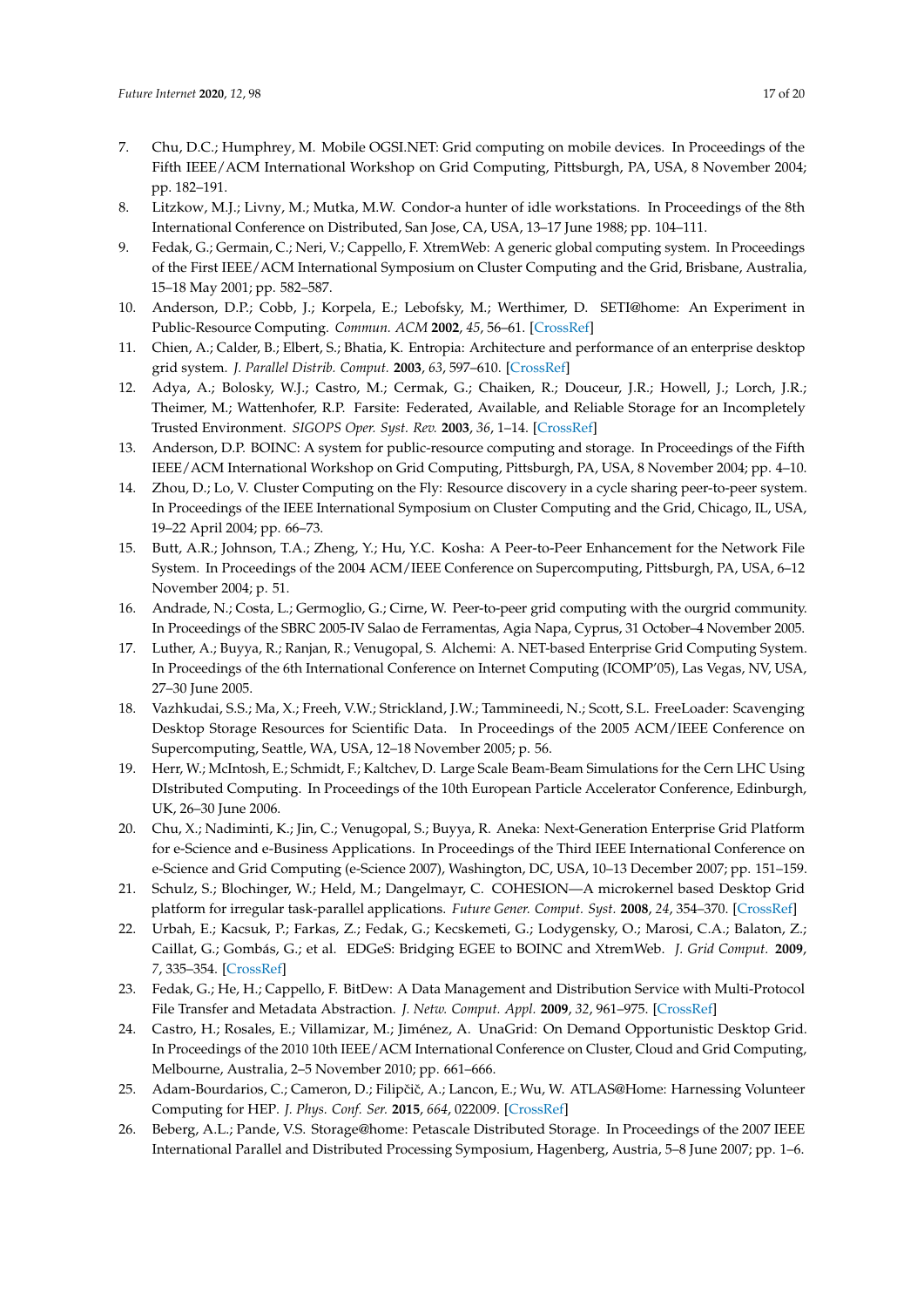- <span id="page-17-0"></span>27. Cunsolo, V.D.; Distefano, S.; Puliafito, A.; Scarpa, M. Volunteer Computing and Desktop Cloud: The Cloud@Home Paradigm. In Proceedings of the 2009 Eighth IEEE International Symposium on Network Computing and Applications, Cambridge, MA, USA, 9–11 July 2009; pp. 134–139.
- <span id="page-17-1"></span>28. Cappos, J.; Beschastnikh, I.; Krishnamurthy, A.; Anderson, T. Seattle: A Platform for Educational Cloud Computing. *SIGCSE Bull.* **2009**, *41*, 111–115. [\[CrossRef\]](http://dx.doi.org/10.1145/1539024.1508905)
- <span id="page-17-2"></span>29. Briscoe, G.; Marinos, A. Digital ecosystems in the clouds: Towards community cloud computing. In Proceedings of the 2009 3rd IEEE International Conference on Digital Ecosystems and Technologies, Istanbul, France, 1–3 June 2009; pp. 103–108.
- <span id="page-17-3"></span>30. Graffi, K.; Stingl, D.; Gross, C.; Nguyen, H.; Kovacevic, A.; Steinmetz, R. Towards a P2P Cloud: Reliable Resource Reservations in Unreliable P2P Systems. In Proceedings of the 2010 IEEE 16th International Conference on Parallel and Distributed Systems, Shanghai, China, 8–10 December 2010; pp. 27–34.
- <span id="page-17-4"></span>31. Neumann, D.; Bodenstein, C.; Rana, O.F.; Krishnaswamy, R. STACEE: Enhancing Storage Clouds Using Edge Devices. In Proceedings of the 1st ACM/IEEE Workshop on Autonomic Computing in Economics, Karlsruhe, Germany, 14–18 June 2011; Association for Computing Machinery: New York, NY, USA, 2011; pp. 19–26. [\[CrossRef\]](http://dx.doi.org/10.1145/1998561.1998567)
- <span id="page-17-5"></span>32. Osorio, J.D.; Castro, H.; Brasileiro, F. Perspectives of UnaCloud: An Opportunistic Cloud Computing Solution for Facilitating Research. In Proceedings of the 2012 12th IEEE/ACM International Symposium on Cluster, Cloud and Grid Computing (ccgrid 2012), Ottawa, ON, Canada, 13–16 May 2012; pp. 717–718.
- <span id="page-17-6"></span>33. Hari, A.; Viswanathan, R.; Lakshman, T.V.; Chang, Y.J. The Personal Cloud: Design, Architecture and Matchmaking Algorithms for Resource Management. In Proceedings of the 2nd USENIX Conference on Hot Topics in Management of Internet, Cloud, and Enterprise Networks and Services, San Jose, CA, USA, 24 April 2012; USENIX Association: Berkeley, CA, USA, 2012; p. 3.
- <span id="page-17-7"></span>34. Babaoglu, O.; Marzolla, M.; Tamburini, M. Design and Implementation of a P2P Cloud System. In Proceedings of the 27th Annual ACM Symposium on Applied Computing, Riva del Garda (Trento), Italy, 26–30 March 2012; Association for Computing Machinery: New York, NY, USA, 2012; pp. 412–417. [\[CrossRef\]](http://dx.doi.org/10.1145/2245276.2245357)
- <span id="page-17-8"></span>35. Chard, R.; Bubendorfer, K.; Chard, K. Experiences in the design and implementation of a Social Cloud for Volunteer Computing. In Proceedings of the 2012 IEEE 8th International Conference on E-Science, Chicago, IL, USA, 8–12 October 2012; pp. 1–8.
- <span id="page-17-9"></span>36. Qin, A.; Hu, D.; Liu, J.; Yang, W.; Tan, D. Fatman: Building Reliable Archival Storage Based on Low-Cost Volunteer Resources. *J. Comput. Sci. Technol.* **2015**, *30*, 273–282. [\[CrossRef\]](http://dx.doi.org/10.1007/s11390-015-1521-6)
- <span id="page-17-10"></span>37. McGilvary, G.A.; Barker, A.; Atkinson, M. Ad Hoc Cloud Computing. In Proceedings of the 2015 IEEE 8th International Conference on Cloud Computing, New York, NY, USA, 27 June–2 July 2015; pp. 1063–1068.
- <span id="page-17-11"></span>38. Al Noor, S.; Hossain, M.M.; Hasan, R. SASCloud: Ad Hoc Cloud as Secure Storage. In Proceedings of the 2016 IEEE International Conferences on Big Data and Cloud Computing (BDCloud), Social Computing and Networking (SocialCom), Sustainable Computing and Communications (SustainCom) (BDCloud-SocialCom-SustainCom), Atlanta, GA, USA, 8–10 October 2016; pp. 37–44.
- <span id="page-17-12"></span>39. Kim, H.W.; Han, J.; Park, J.H.; Jeong, Y.S. DIaaS: Resource Management System for the Intra-Cloud with On-Premise Desktops. *Symmetry* **2017**, *9*, 8. [\[CrossRef\]](http://dx.doi.org/10.3390/sym9010008)
- <span id="page-17-13"></span>40. Jonathan, A.; Ryden, M.; Oh, K.; Chandra, A.; Weissman, J. Nebula: Distributed Edge Cloud for Data Intensive Computing. *IEEE Trans. Parallel Distrib. Syst.* **2017**, *28*, 3229–3242. [\[CrossRef\]](http://dx.doi.org/10.1109/TPDS.2017.2717883)
- <span id="page-17-14"></span>41. Mengistu, T.; Alahmadi, A.; Alsenani, Y.; Albuali, A.; Che, D. cuCloud: Volunteer Computing as a Service (VCaaS) System. In *International Conference on Cloud Computing*; Springer: Cham, Switzerland, 2018.
- <span id="page-17-15"></span>42. Agapie, E.; Chen, G.; Houston, D.; Howard, E.; Kim, J.H.; Mun, M.Y.; Mondschein, A.; Reddy, S.; Rosario, R.; Ryder, J.; et al. Seeing our signals: Combining location traces and web-based models for personal discovery. In Proceedings of the 9th workshop on Mobile Computing Systems and Applications, Napa Valley, CA, USA, 25–26 February 2008.
- <span id="page-17-16"></span>43. Cornelius, C.; Kapadia, A.; Kotz, D.; Peebles, D.; Shin, M.; Triandopoulos, N. Anonysense: Privacy-Aware People-Centric Sensing. In *MobiSys '08, Proceedings of the 6th International Conference on Mobile Systems, Applications, and Services, Breckenridge, CO, USA, 17–20 June 2008*; Association for Computing Machinery: New York, NY, USA, 2008; pp. 211–224. [\[CrossRef\]](http://dx.doi.org/10.1145/1378600.1378624)
- <span id="page-17-17"></span>44. Gaonkar, S.; Li, J.; Choudhury, R.R.; Cox, L.; Schmidt, A. Micro-Blog: Sharing and Querying Content Through Mobile Phones and Social Participation. In Proceedings of the ACM 6th International Conference on Mobile Systems, Applications, and Services (MOBISYS '08), Breckenridge, CO, USA, 17–20 June 2008.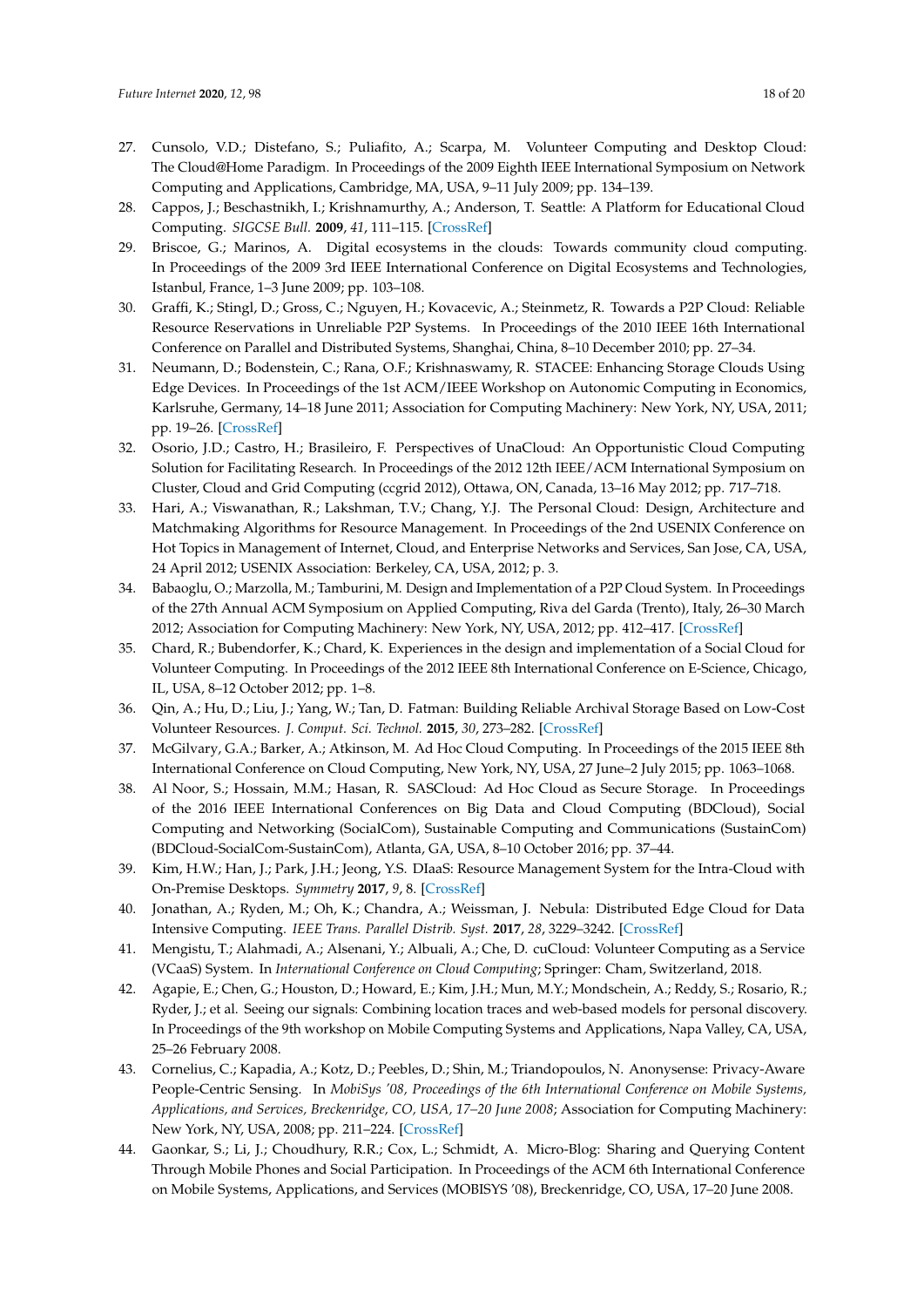- <span id="page-18-0"></span>45. Deng, L.; Cox, L.P. LiveCompare: Grocery Bargain Hunting through Participatory Sensing. In *HotMobile '09, Proceedings of the 10th Workshop on Mobile Computing Systems and Applications, Santa Cruz, CA, USA, 23 February 2009*; Association for Computing Machinery: New York, NY, USA, 2009. [\[CrossRef\]](http://dx.doi.org/10.1145/1514411.1514415)
- <span id="page-18-1"></span>46. Lu, H.; Lane, N.D.; Eisenman, S.B.; Campbell, A.T. Fast Track Article: Bubble-Sensing: Binding Sensing Tasks to the Physical World. *Pervasive Mob. Comput.* **2010**, *6*, 58–71. [\[CrossRef\]](http://dx.doi.org/10.1016/j.pmcj.2009.10.005)
- <span id="page-18-2"></span>47. Das, T.; Mohan, P.; Padmanabhan, V.N.; Ramjee, R.; Sharma, A. PRISM: Platform for remote sensing using smartphones. In Proceedings of the 8th International Conference on Mobile Systems, Applications, and Services, San Francisco, CA, USA, 15–18 June 2010.
- <span id="page-18-3"></span>48. Calderón, A.; García-Carballeira, F.; Bergua, B.; Sánchez, L.M.; Carretero, J. Expanding the Volunteer Computing Scenario: A Novel Approach to Use Parallel Applications on Volunteer Computing. *Future Gener. Comput. Syst.* **2012**, *28*, 881–889. [\[CrossRef\]](http://dx.doi.org/10.1016/j.future.2011.04.004)
- <span id="page-18-4"></span>49. Arslan, M.Y.; Singh, I.; Singh, S.; Madhyastha, H.V.; Sundaresan, K.; Krishnamurthy, S.V. Computing While Charging: Building a Distributed Computing Infrastructure Using Smartphones. In Proceedings of the 8th International Conference on Emerging Networking Experiments and Technologies, Nice, France, 10–13 December 2012; Association for Computing Machinery: New York, NY, USA, 2012; pp. 193–204. [\[CrossRef\]](http://dx.doi.org/10.1145/2413176.2413199)
- <span id="page-18-5"></span>50. Shi, C.; Lakafosis, V.; Ammar, M.H.; Zegura, E.W. Serendipity: Enabling Remote Computing among Intermittently Connected Mobile Devices. In Proceedings of the Thirteenth ACM International Symposium on Mobile Ad Hoc Networking and Computing, Hilton Head, SC, USA, 11–14 June 2012; Association for Computing Machinery: New York, NY, USA, 2012; pp. 145–154. [\[CrossRef\]](http://dx.doi.org/10.1145/2248371.2248394)
- <span id="page-18-6"></span>51. Mtibaa, A.; Fahim, A.; Harras, K.A.; Ammar, M.H. Towards Resource Sharing in Mobile Device Clouds: Power Balancing across Mobile Devices. *SIGCOMM Comput. Commun. Rev.* **2013**, *43*, 51–56. [\[CrossRef\]](http://dx.doi.org/10.1145/2534169.2491276)
- <span id="page-18-7"></span>52. Noor, S.A.; Hasan, R.; Haque, M.M. CellCloud: A Novel Cost Effective Formation of Mobile Cloud Based on Bidding Incentives. In Proceedings of the 2014 IEEE 7th International Conference on Cloud Computing, Anchorage, AK, USA, 27 June–2 July 2014; pp. 200–207.
- <span id="page-18-8"></span>53. Funai, C.; Tapparello, C.; Ba, H.; Karaoglu, B.; Heinzelman, W. Extending volunteer computing through mobile ad hoc networking. In Proceedings of the 2014 IEEE Global Communications Conference, Austin, TX, USA, 8–12 December 2014; pp. 32–38.
- <span id="page-18-9"></span>54. Habak, K.; Ammar, M.; Harras, K.A.; Zegura, E. Femto Clouds: Leveraging Mobile Devices to Provide Cloud Service at the Edge. In Proceedings of the 2015 IEEE 8th International Conference on Cloud Computing, New York, NY, USA, 27 June–2 July 2015; pp. 9–16.
- <span id="page-18-10"></span>55. Gordienko, N.; Lodygensky, O.; Fedak, G.; Gordienko, Y. Synergy of volunteer measurements and volunteer computing for effective data collecting, processing, simulating and analyzing on a worldwide scale. In Proceedings of the 2015 38th International Convention on Information and Communication Technology, Electronics and Microelectronics (MIPRO), Opatija, Croatia, 25–29 May 2015; pp. 193–198.
- <span id="page-18-11"></span>56. LeBlanc, T.P.; Subhlok, J.; Gabriel, E. A High-Level Interpreted MPI Library for Parallel Computing in Volunteer Environments. In Proceedings of the 2010 10th IEEE/ACM International Conference on Cluster, Cloud and Grid Computing, Melbourne, VIC, Australia, 17–20 May 2010; pp. 673–678.
- <span id="page-18-12"></span>57. Lin, H.; Ma, X.; Archuleta, J.S.; chun Feng, W.; Gardner, M.K.; Zhang, Z. MOON: MapReduce on Opportunistic eNvironments. In Proceedings of the 19th ACM International Symposium on High Performance Distributed Computing, Chicago, IL, USA, 21–25 June 2010.
- <span id="page-18-13"></span>58. Costa, F.; Silva, L.; Dahlin, M. Volunteer Cloud Computing: MapReduce over the Internet. In Proceedings of the 2011 IEEE International Symposium on Parallel and Distributed Processing Workshops and Phd Forum, Shanghai, China, 16–20 May 2011; pp. 1855–1862.
- <span id="page-18-14"></span>59. Jin, H.; Yang, X.; Sun, X.; Raicu, I. ADAPT: Availability-Aware MapReduce Data Placement for Non-dedicated Distributed Computing. In Proceedings of the 2012 IEEE 32nd International Conference on Distributed Computing Systems, Macau, China, 18–21 June 2012; pp. 516–525.
- <span id="page-18-15"></span>60. Costa, F.; Veiga, L.; Ferreira, P. Internet-scale support for map-reduce processing. *J. Internet Serv. Appl.* **2013**, *4*, 18. [\[CrossRef\]](http://dx.doi.org/10.1186/1869-0238-4-18)
- <span id="page-18-16"></span>61. Bruno, R.; Ferreira, P. FreeCycles: Efficient Data Distribution for Volunteer Computing. In Proceedings of the Fourth International Workshop on Cloud Data and Platforms, Amsterdam, The Netherlands, 13–16 April 2014; Association for Computing Machinery: New York, NY, USA, 2014. [\[CrossRef\]](http://dx.doi.org/10.1145/2592784.2592788)